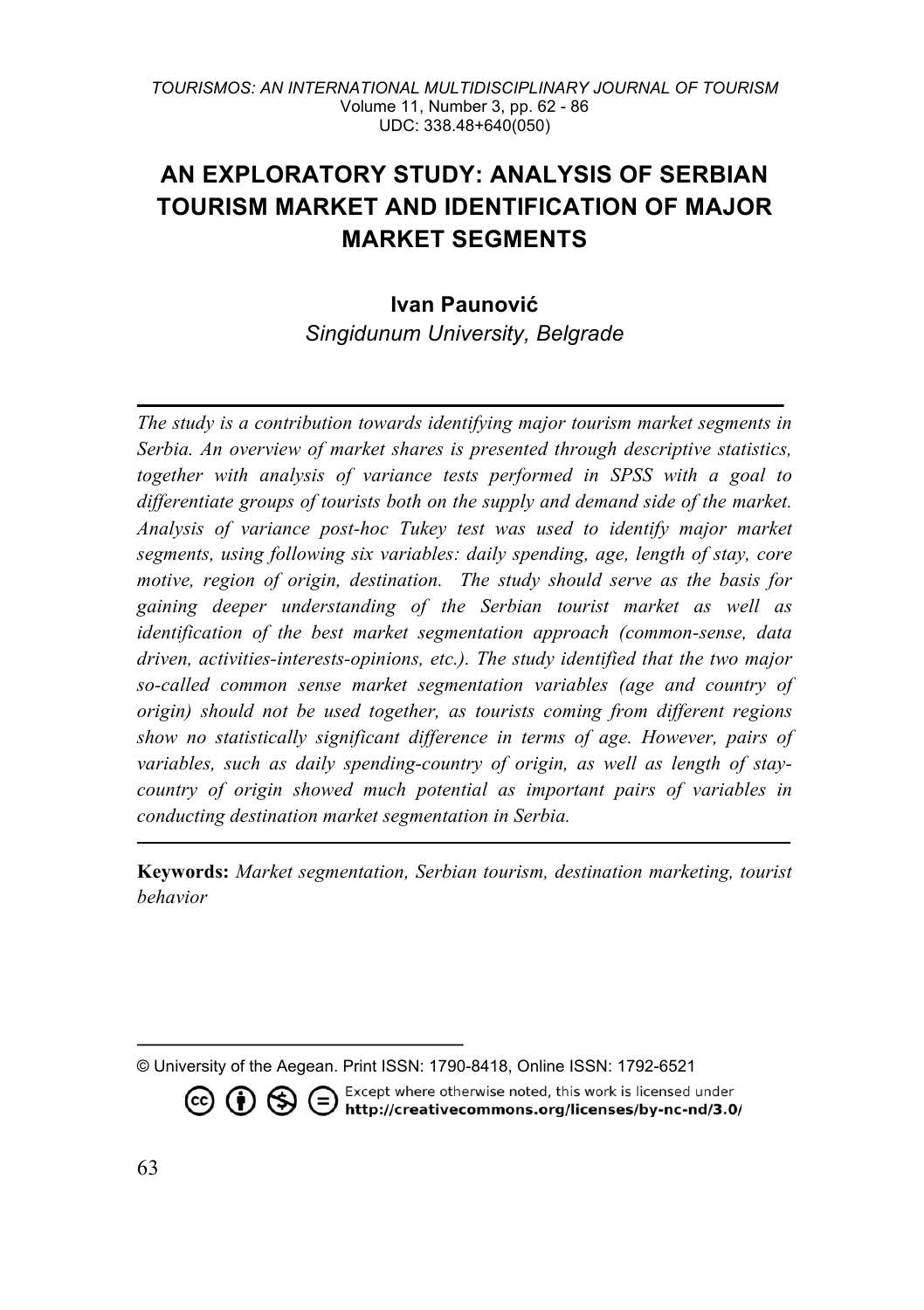#### **INTRODUCTION**

Market research has not yet been fully utilized as a basis for tourism decision making and destination policy creation in the Republic of Serbia. Tourism decision makers and policy creators in Serbia are facing a difficult task of reaching decisions, creating government policies, as well as creating advertising campaigns with insufficient data. The focus of the study was the identification of the best methodology for segmenting the tourism market in Serbia, as well as identification of the characteristics of the major market segments, using the 6 variables: daily spending, age, length of stay, core motive, region of origin, and destination. Identified market segments should form the basis forde signing marketing and communication strategies which are effective and efficient especially given the scarce DMO promotion budgets. There are numerous methodological considerations regarding market segmentation, including proper variables selection. However, in practice the already collected data sets often prevent the application of particular methodology.

# **Global trends in the tourism markets**

As Hudson (2008)notes, tourism industry is a powerful economic force which operates in a global environment. Therefore, in order to understand the global competitive environment in tourism, besides economic dimensions, it is important to consider also cultural and political dimensions. Additionally, Hall (2008)identified environmental and social dimensions of tourism to be as equally important. Holloway (2004)emphasizes the profound effect that ICT has on the global tourism industry. Altogether, tourism industry is a comlex, multidisciplinary phenomenon operating in a global environment, with economic, cultural, political, social, environmental and technological implications.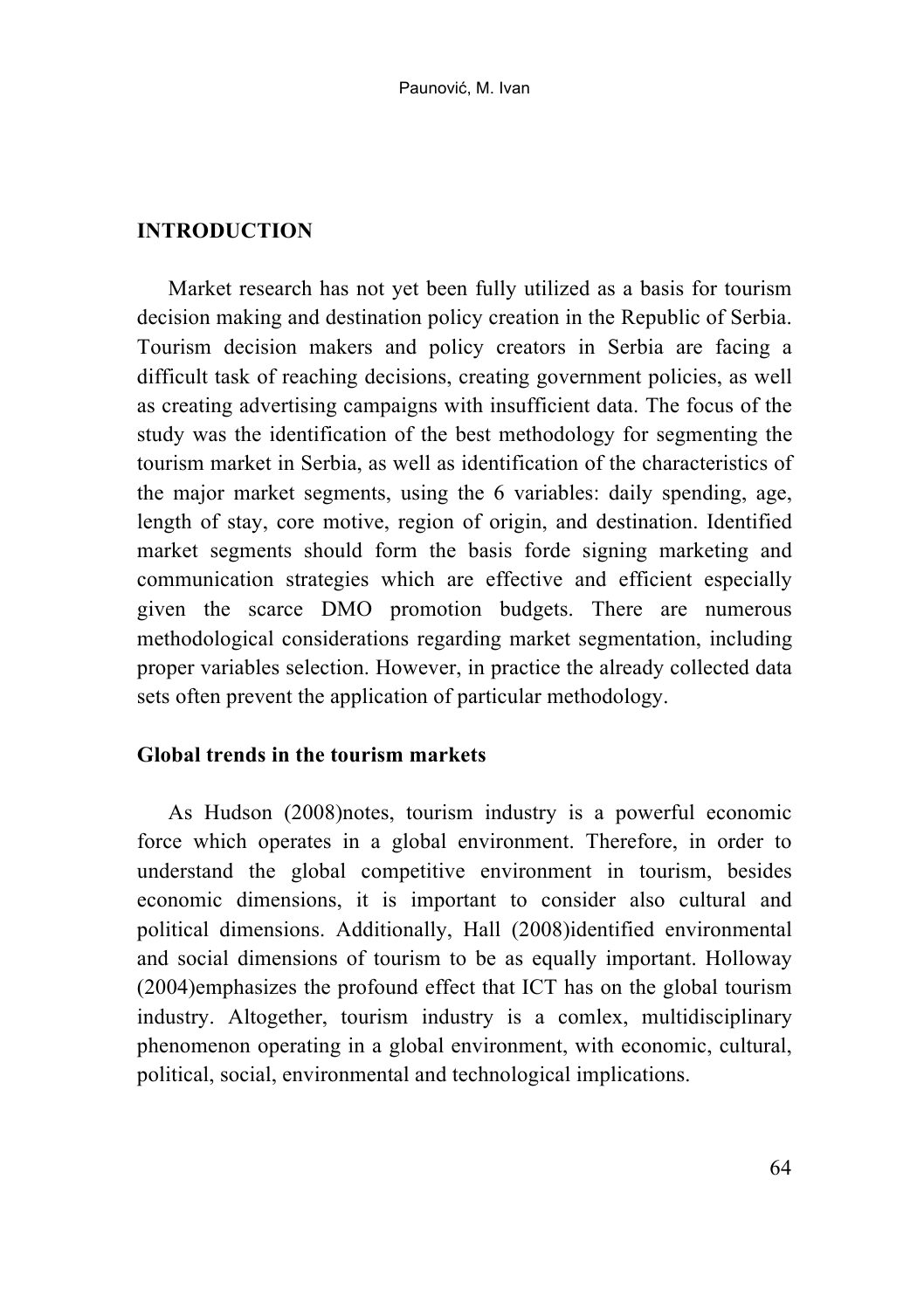#### *TOURISMOS: AN INTERNATIONAL MULTIDISCIPLINARY JOURNAL OF TOURISM* Volume 11, Number 3, pp. 62 - 86 UDC: 338.48+640(050)

#### **FIGURE 1: Tourism industry in the global market**

**TOURISM INDUSTRY** IN THE GLOBAL MARKET



**Source: Author**

As identified by the UNWTO(2011), major global trend on the demand side of the market will be the continuing domination of Europe as the region of origin with the largest share of tourists in the global tourism market, both to advanced economies, and to emerging economies. However, Asia and Pacific Region will be the region with the highest growth of outbound tourism to other regions.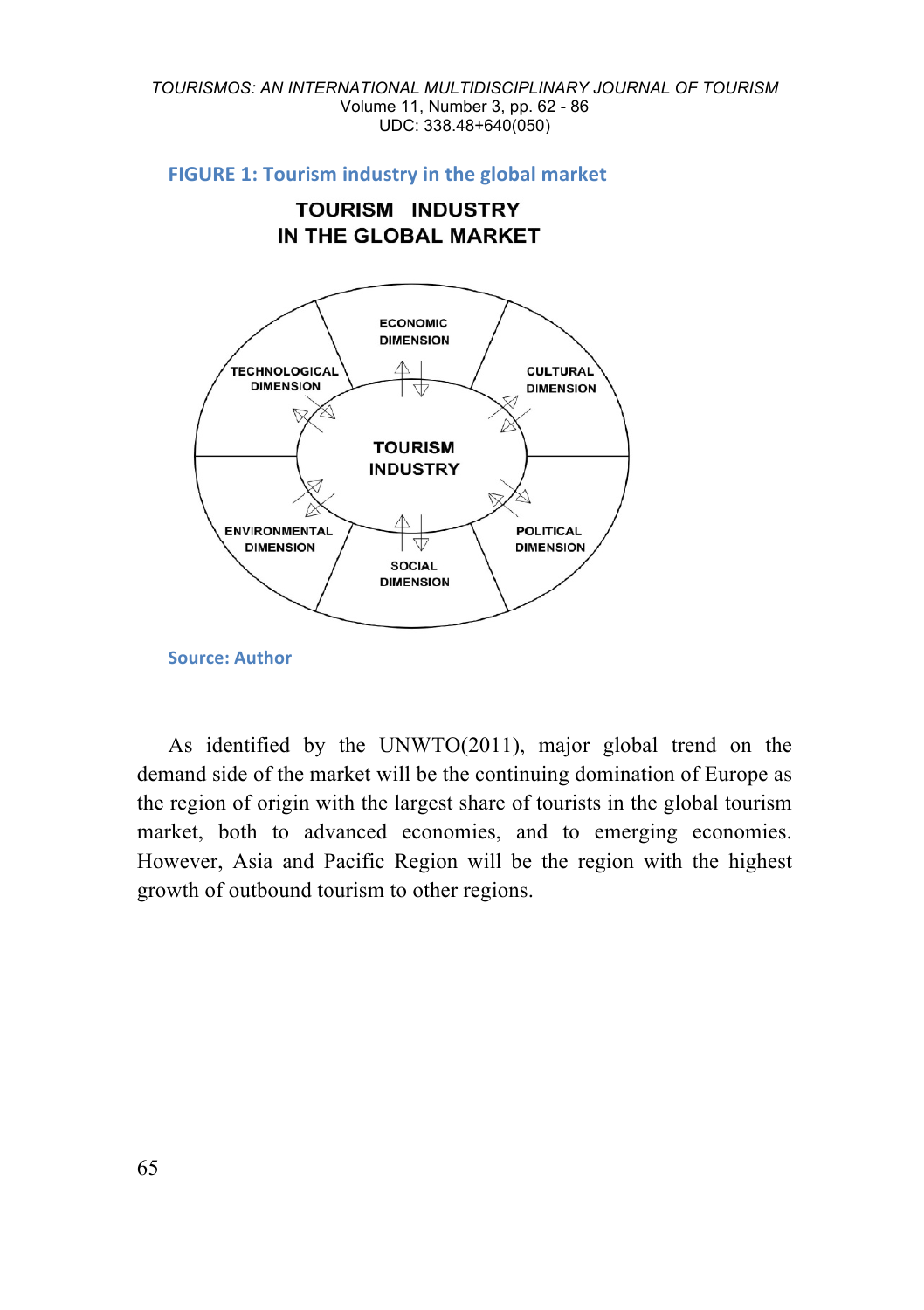|                          |                         | Market share (in $%$ ) |      |      |      |             |  |  |
|--------------------------|-------------------------|------------------------|------|------|------|-------------|--|--|
|                          |                         | Actual data            |      |      |      | Projections |  |  |
|                          |                         | 1980                   | 1995 | 2010 | 2020 | 2030        |  |  |
| To advanced<br>economies |                         | 70                     | 63   | 53   | 47   | 43          |  |  |
| From:                    | Africa                  | 1.0                    | 0.5  | 0.5  | 0.5  | 0.6         |  |  |
|                          | Americas                | 15.9                   | 11.9 | 8.9  | 7.4  | 6.3         |  |  |
|                          | Asia and the<br>Pacific | 5.1                    | 8.2  | 8.8  | 9.9  | 10.7        |  |  |
|                          | Europe                  | 47.5                   | 42.5 | 34.4 | 29.1 | 24.8        |  |  |
|                          | Middle East             | 0.6                    | 0.3  | 0.3  | 0.3  | 0.3         |  |  |
| To emerging<br>economies |                         | 30                     | 37   | 47   | 53   | 57          |  |  |
| From:                    | Africa                  | 1.0                    | 1.8  | 2.7  | 3.4  | 4.4         |  |  |
|                          | Americas                | 9.8                    | 9.0  | 8.1  | 8.2  | 8.3         |  |  |
|                          | Asia and the<br>Pacific | 3.8                    | 8.4  | 12.9 | 16.4 | 19.2        |  |  |
|                          | Europe                  | 13.7                   | 15.8 | 19.7 | 20.9 | 21.2        |  |  |
|                          | Middle East             | 1.5                    | 1.6  | 3.6  | 3.9  | 4.2         |  |  |

*Table1: Global tourism market trends*

**Source of data: (UNWTO, 2011)** 

### **Tourism market research**

Goeldner and Ritchie (2009) present an overview of contemporary tourism research techniques and postulate that although early tourism research has been criticized for lacking academic rigour and for being too descriptive, contemporary tourism research uses a variety of methods. The authors contend that many of the contemporary tourism research techniques are very complex, while the most popular methods include multidimensional scaling (MDS), analysis of variance (ANOVA), multivariate analysis of variance (MANOVA), factor analysis, cluster analysis, case studies, as well as ethnographic research techniques.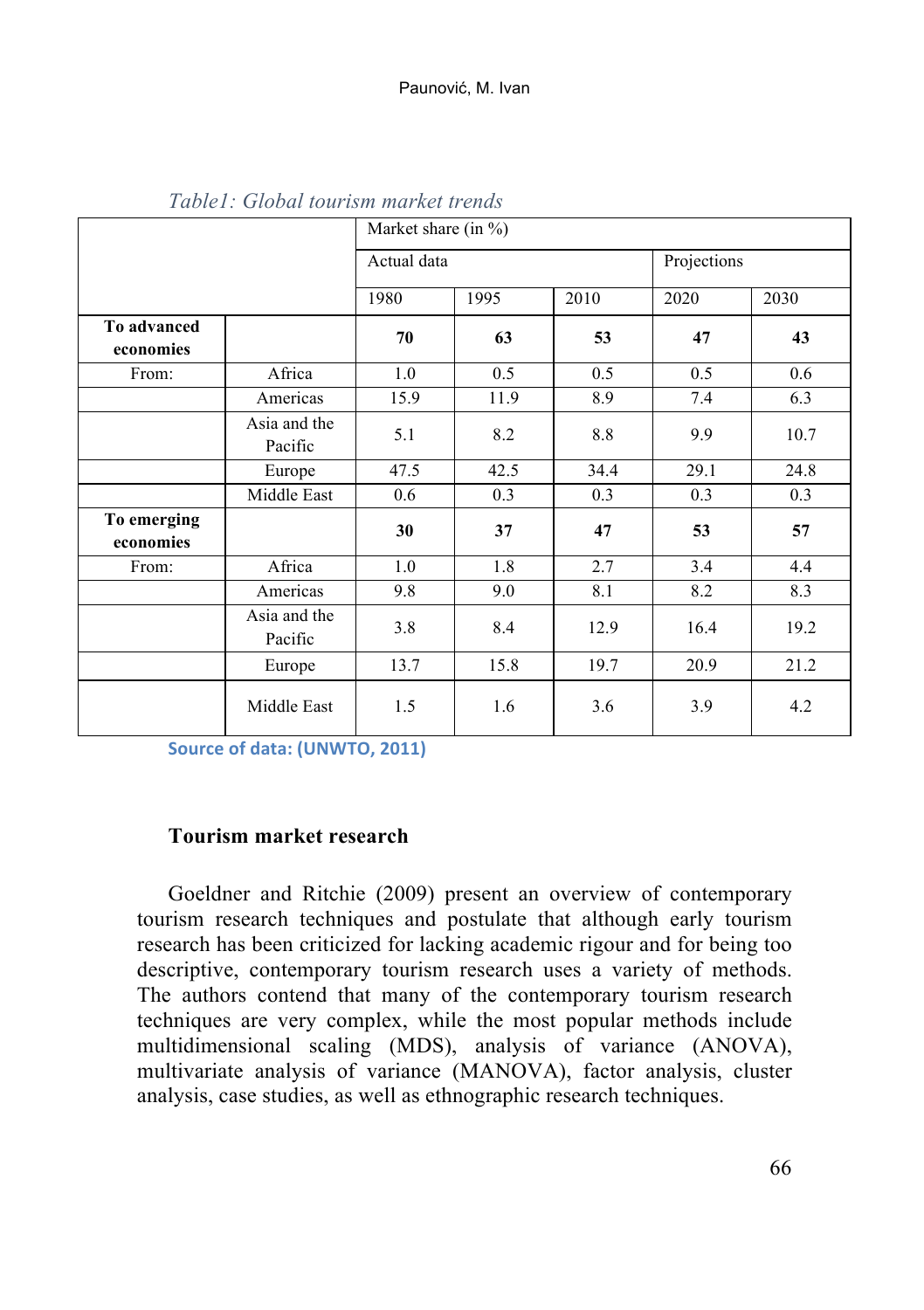Market research deals with systematic measurement and analysis of markets(Medlik, 2003).It is important to understand the notion of the market research, as Holloway (2004)defines it, as a research which deals with the consumers. In contrast, marketing research, besides consumers, deals with promotion, sales, performance monitoring research (Middleton, et al., 2009) as well as product, price, distribution and publicity research(Holloway, 2004).There are three major types of market research: geographic, demographic and psychographic research (Goeldner & Ritchie, 2009).

Effective marketing depends on market research and survey methodologies (Sheldon, 2006).The importance of the market research for the overall tourism marketing activities can be seen on the example of Piedmont region in Italy. Otgaar et al.(2010) present an example of the specialized research and development agency (*Sviluppo Piemonte Turismo*), which is a public company with 2 major goals: 1) *market research and statistics*, as well as 2) *strategic marketing based on research and statistics*. In this agency, only after this the two major goals, come the following goals: 3) *product development*, 4) *website promotion*, and 5) *administration and logistics of promotional material*. However, as Veal (2002)noticed, many public-sector agencies tend to see market research as a one-time activity, while private sector organizations mostly see market research as a continuous activity.

#### **Market segmentation**

67 Modern marketing practice moves away from the mass marketing because it is both more effective and efficient to identify and target market segments (Hudson, 2008; Kotler & Armstrong, 2006). In tourism marketing, thereare few vacation destinations which have such a universal values to be universally marketed (Goeldner & Ritchie, 2009). Also, the very nature of consumer needs is that they are heterogenous, which means that different consumers have different needs (Zivkovic, 2013; Dolnicar, 2012). Market segmentation is identified as one of the most important marketing tools used in tourism (Swarbrooke & Horner, 2007), as well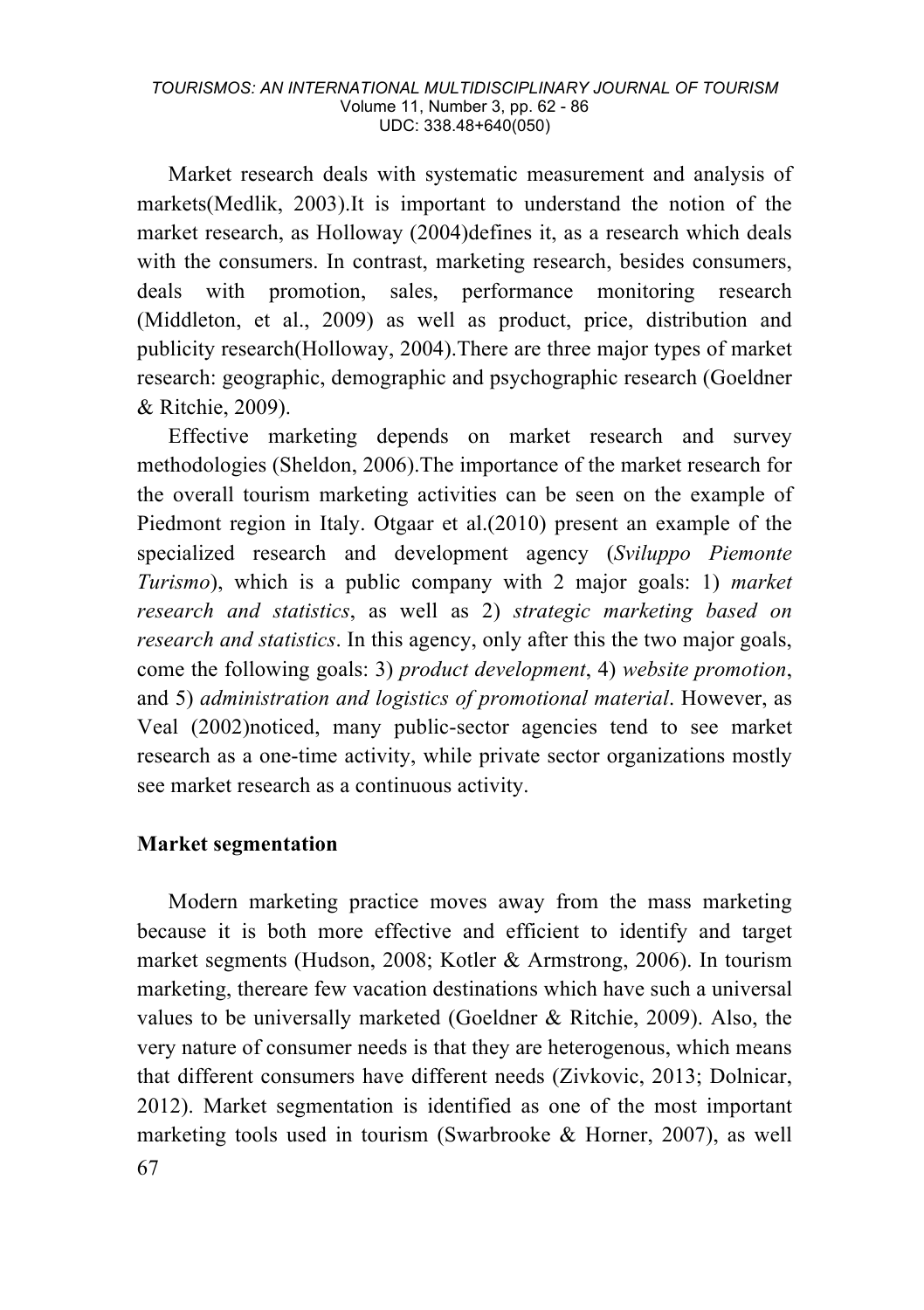the first step in the marketing process which affects all later stages of the process (Middleton, 2001). It is only after the identification of the market segments, that the marketers can devise specific marketing mix for each market segment. In the later stages of the marketing process, marketers canalso prioritize the development of the most competitive products/services in each marketing segment (Kozak & Andreu, 2006).

### **McCabe (2009)defines market segmentation as:**

"…the process of dividing up the total market (all the people the organization can sell its products or services to) into identifiable, measurable and discrete groups who share some common characteristics or needs and whose attitudes or reactions towards communications messages about products or services might be similar."

The purpose of the market segmentation is to enable cost effectiveness by identifying target groups which share common characteristics and product preferences (Medlik, 2003).Solomon et al. (2006)go as far as to state that market segmentation means targeting a specific groups of people rather than everybody, even if that makes other people uninterested about the service, or even makes them avoid the product.

Kotler and Armstrong (2006) have grouped market segmentation variables into 4 groups: *geographic*, *demographic*, *psychographi*c and *behavioral* variables.Barry and Weinstein (2009)have found that today, *psychographics* have become one of the most accepted segmentation methods, particularly in consumer markets. The authors give examples of the companies like Ikea and Porsche, which use it to a point where entire product lunch campaigns are designed around customer personality profiles. Mc Cabbe (2009) notes that *Psychographics*, with the three types of appeals (personality, identity and lifestyle) have become very common in the tourism and hospitality industry as well. This means that travel in itself can become the source of identification with certain social groups, the projection of the aspired status in society, or statement about own personality traits.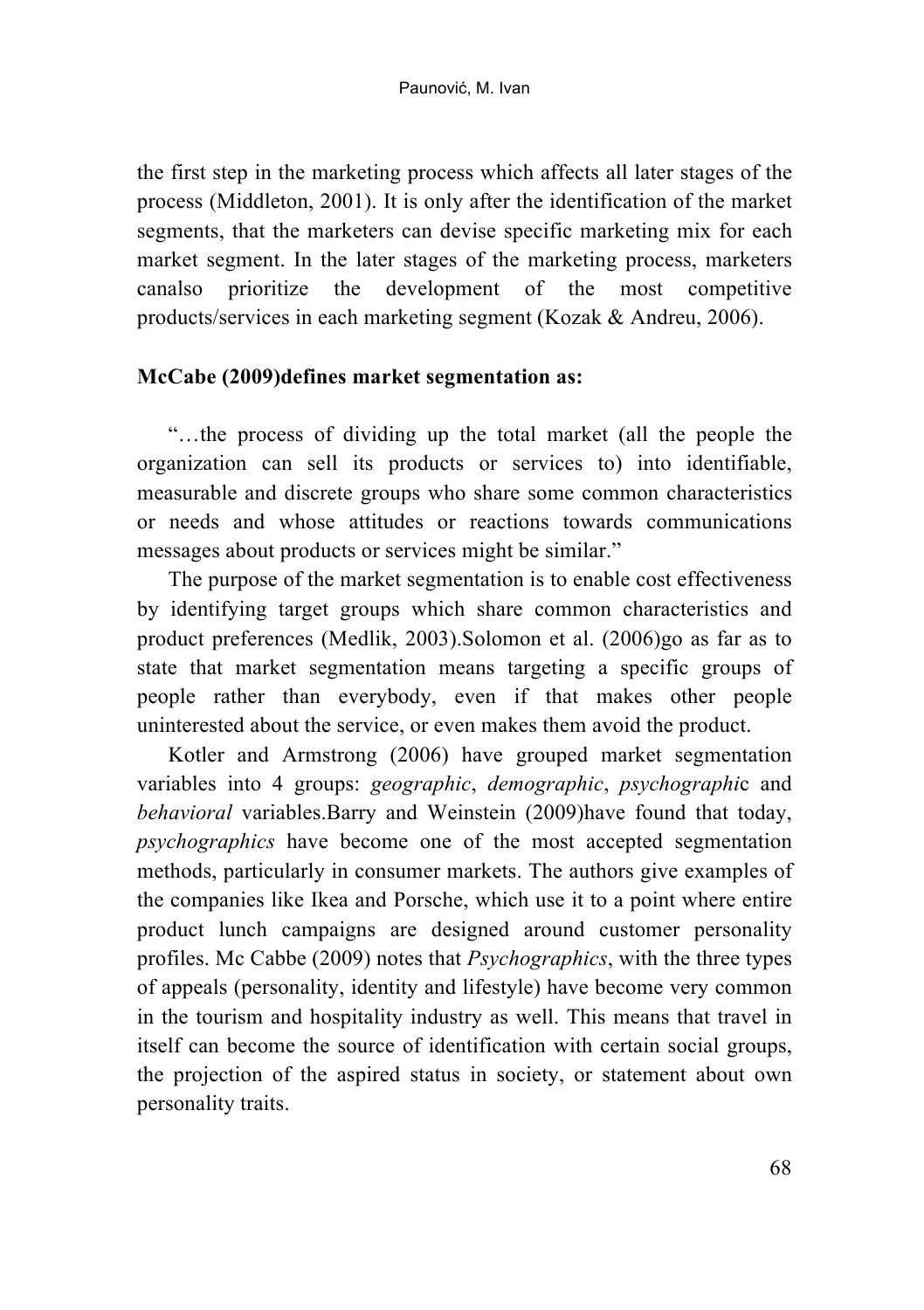Dolnicar (2012)has identyfied country of origin as the most frequently used criteria for commmonsense tourism market segmentation, along with age, brand loyalty and visitor status regarding dissability, which are also commonly used.Prokopis and Saveriades (2010)agree that the market of origin is important, and propose the use of ethnographic techniques to profoundly explore the factors influencing the satisfaction levels. This way, new information can potentially surface as an input for the marketing system. Decrop and Kozak (2009)emphasize the usefulness of the travel market segmentation based on the trip purpose (pleasure, visiting family and friends, business, etc.). The underlying rationale is that the tourists in one group will have similar approach to making decisions.

69 Dolnicar (2012)points out that unless a need for a more complex approaches (such as data-driven market segmentation) is identified, commonsense segmentation should be used in order to keep the proces as simple as possible.Furthermore, athough commonsense market segmentation is often criticized as being raw, for many destinations it can serve its purpose in creating the competitive advantage and effectivelly serving the market. The author emphasizes that segmenting the tourism market by country of origin can be very effective in European destinations, because the marketing messages need to be customized to each country because of the different linguistic and ethnic backgrounds. Besides data driven market segmentation, one of the most popular complex methodological approaches to constructing a market segmentsis AIO(activities, interests, opinions) (McCabe, 2009; Gonzalez Fernandez, et al., 2006). This approach is often combined with the social, economic and demographic variables(Gonzalez Fernandez, et al., 2006).Other authors(Tuma, et al., 2011; Graham Tonks, 2009; Quinn, 2009) however emphasize that the real world selection of segmentation variables and sample sizes is often limited by already collected data sets, where methodological considerations are of no relevance any more; or is limited by lack of manager's knowledge and understandingof the market segmentation techniques. Dolnicar and Lazarevski (2009)also investigated the problems Australian managers have in using the market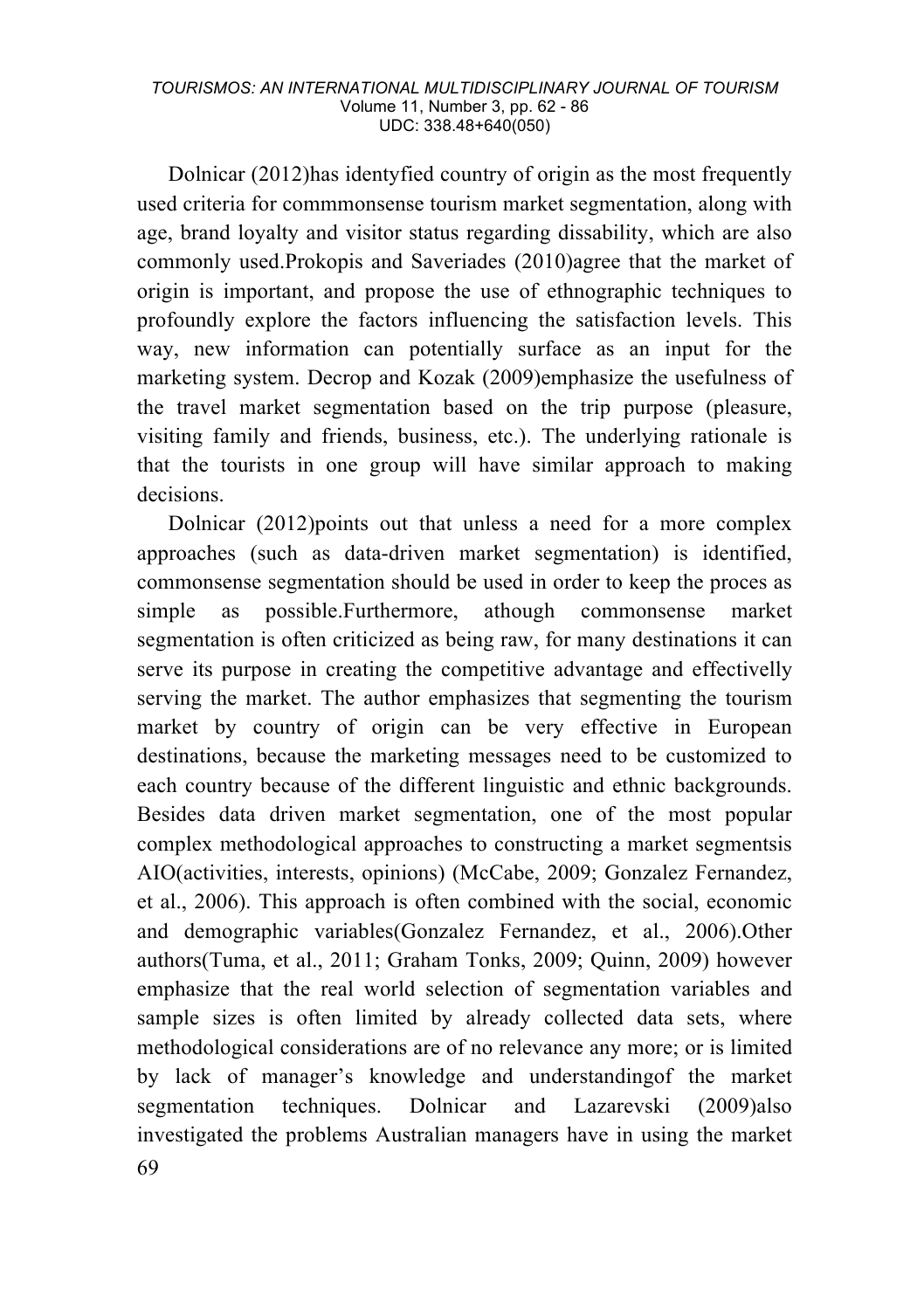segmentation as a marketing tool, and found the following main problems: poor understanding of the market segmentation fundamentals which affects the interpretation and use of the solutions, unawareness of the importance of up-to-date and specialized research for data driven segmentation, as well as unawareness of the speculative nature of the market segments.

Contemporary market segmentation should take into account the growing role of women in the tourism decision making (Barles, et al., 2010; Hudson, 2008), increased integration of marginalized groups into mainstream socio-economic developments (gay tourism, accessible tourism) (Diez, 2011), as well as important role of diaspora and its connection to cultural heritage(Cohen, et al., 2008).Solomon et al. (2006)similarly identify the gay community, single women and disabled people as the new, trendy and lucrative general market segments. The role of the Destination Management Organization can be very important in discovering all the market segments it serves, however small they are, and serving them in the best possible way. In that sense, Bailey et al. (2009)emphasize the importance of techniques such as customer insight and customer relationship management in conducting themarket segmentaton. The authorsidentified the following market insight techniques: market predictions, customer segments, opportunity analytics, as well as customer value analytics.

### **METHODOLOGY**

The methodology follows recommendations for commonsense, a priori segmentation made by Dolnicar and Kemp(2009), where 4 most frequently used types of variables are: *behavioral*, *geographic*, *sociodemographic* and *psychographic variables*. At later stages, the study also conducts post-hoc analysis.

The research was designed to explore the possibilities of creating market segments in the Serbian tourism market. For this purpose, six market segmentation variables were used, presented in the table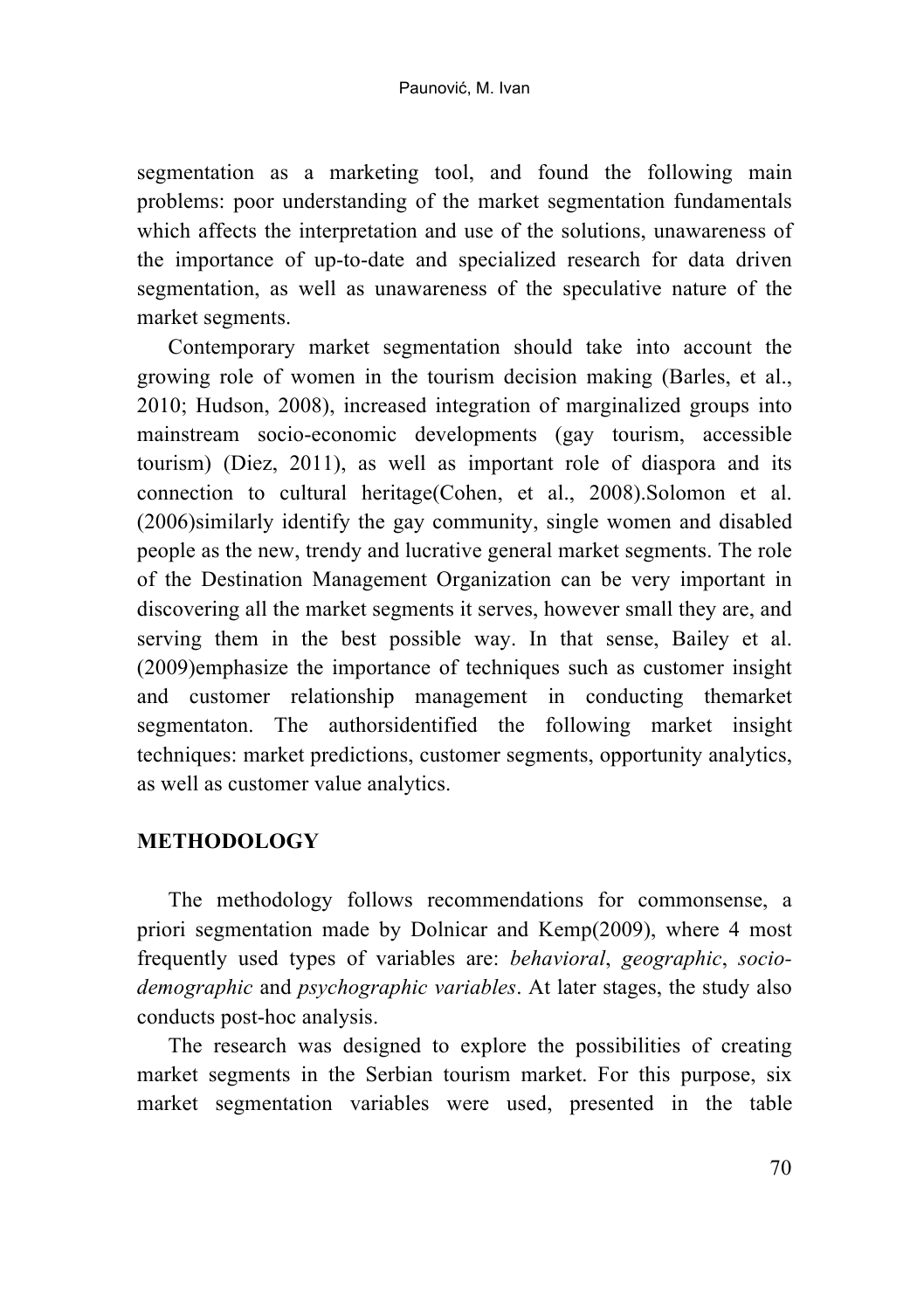below.The three variables in the second group (geographic and behavioral) where classified as follows:

• **Core motive for travel** (Pleasure, Fun& Entertainment, Nature, Culture, Sport& Adventure, Health, and Business)

**Origin of tourist** (Domestic, Western Europe and the rest of the World, Central Eastern Europe, Ex-Yugoslavia, Expatriates/Emigrants)

• **Major tourism destinations** (Belgrade, Novi Sad, Nis, Kopaonik, Zlatibor & Western Serbia)

**Table 2:** Market segmentation variables used in the research

| Market segmentation variables used in the research |                         |     |           |                           |  |  |
|----------------------------------------------------|-------------------------|-----|-----------|---------------------------|--|--|
|                                                    | Demographic             | and | 2.        | Geographic and behavioral |  |  |
|                                                    | psychographic variables |     | variables |                           |  |  |
|                                                    | 1.1 Daily spending      |     |           | 2.1 Core motive           |  |  |
| 1.2                                                | Age                     |     | 2.2       | Origin                    |  |  |
|                                                    | 1.3 Length of stay      |     |           | Destination               |  |  |

Source of data: (Grabler & Mamula, 2011)

Each one of the three variables in the first group was combined with the three variables in the second group, in order to create nine hypothesis. The statistical test was the one-way ANOVA (Analysis of Variance) in the SPSS software, with post-hoc Tukey test which was used to identify further characteristics of the market segments.

# **Collection of the data**

The data was collected through Serbia Guest Survey 2011. The survey has been conducted as a component of the EU financed project: "Support to implementation of the National Strategy for Tourism", by HD-European Consulting Group. It produced a large amount of data, out of which only one portion is used in the presented study. The objectives of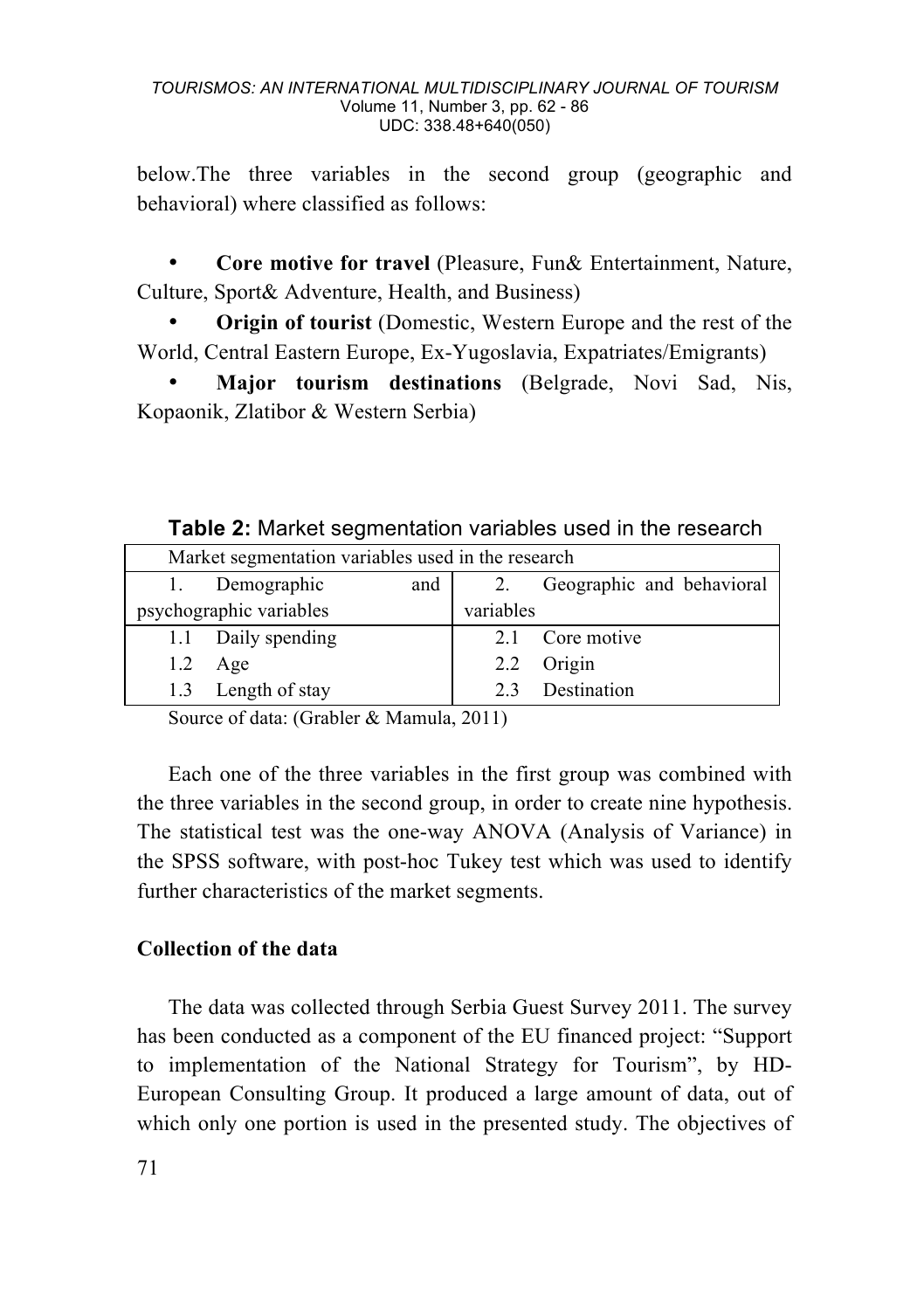the survey were to assess tourist profiles, core motives for travel, booking habits, expenditures, satisfaction and image perception of Serbia.

Total sample was 1500 respondents on the following locations in Serbia: Belgrade, Novi Sad, Zlatibor, Guca, Kopaonik, Fruska Gora, Zasavica, Vrdnik, Erdevik, Sremska Mitrovica, Divcibare, Valjevo, Banja Vrujci, Sokobanja, Vrnjacka banja, Banja Koviljaca, Niska banja, Nis, Subotica, Vrsac, Palicko jezero, Belocrkvanska jezera, Srebrno jezero, Ecka, Skorenovac. The fieldwork was done only for the summer season: from July 11 2011 to September 5 2011 by MASMI market research agency.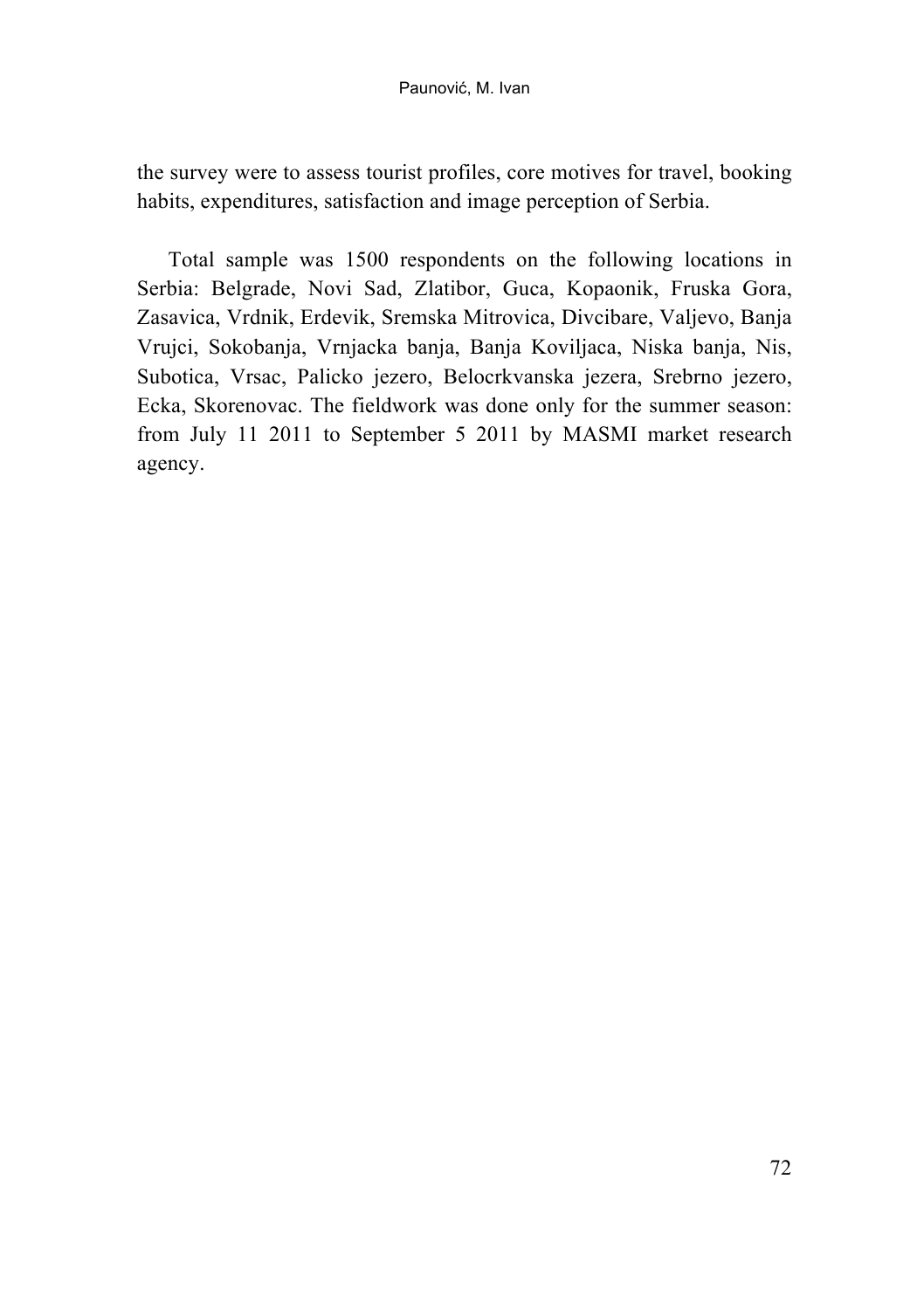

### **FIGURE 2: Data collection locations in Serbia**

Source of data:(Grabler & Mamula, 2011; Geodetski zavod Republike Srbije, **2009)**

# **RESULTS**

# **Analysis of Variance (ANOVA)**

#### **Table 3: Hypotheses tested through analysis of variance**

| <b>Hypothesis</b><br><b>Variables</b><br>no. | Level of<br>significance | <b>Critical Value</b><br>for the F<br>distribution |  | Р-<br>value |
|----------------------------------------------|--------------------------|----------------------------------------------------|--|-------------|
|----------------------------------------------|--------------------------|----------------------------------------------------|--|-------------|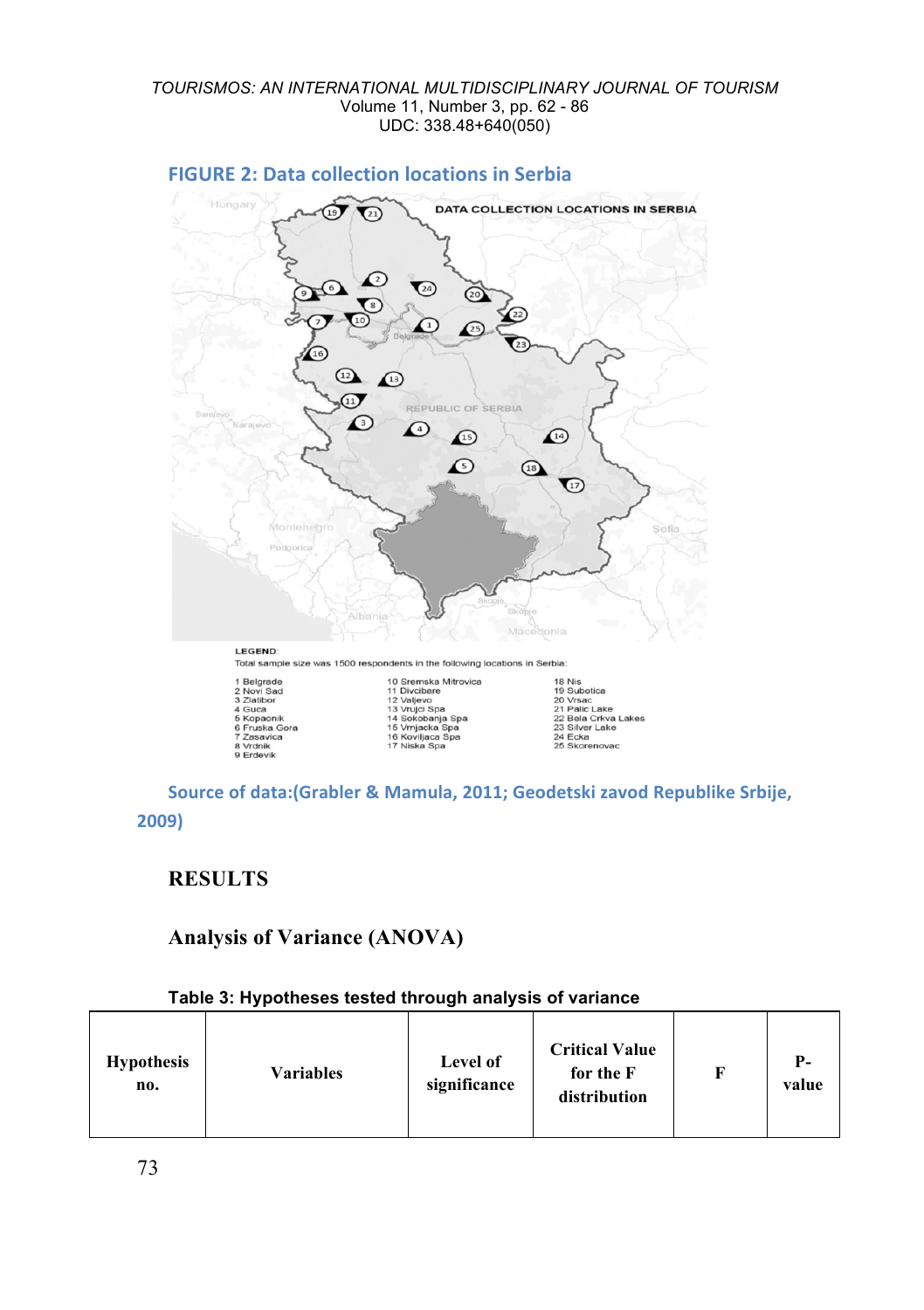| H <sub>1</sub> | Motive-daily spending    | 0.01 | 2.8  | 6.59  | $\Omega$ |
|----------------|--------------------------|------|------|-------|----------|
| H <sub>2</sub> | Motive- age              | 0.01 | 2.8  | 42.75 | $\Omega$ |
| H <sub>3</sub> | Motive-length of stay    | 0.01 | 2.8  | 25.09 | $\Omega$ |
| H <sub>4</sub> | Origin-daily spending    | 0.01 | 3.32 | 78.13 | $\theta$ |
| H <sub>5</sub> | Origin-age               | 0.01 | 3.32 | 3.15  | 0.014    |
| H 6            | Origin-length of stay    | 0.01 | 3.32 | 11.14 | $\theta$ |
| H <sub>7</sub> | Destination-daily        | 0.01 | 3.32 | 14.38 | $\Omega$ |
|                | spending                 |      |      |       |          |
| H 8            | Destination-age          | 0.01 | 3.32 | 13.57 | $\Omega$ |
| H9             | of<br>Destination-length | 0.01 | 3.32 | 6.75  | $\Omega$ |
|                | stay                     |      |      |       |          |

**Source of data: (Grabler & Mamula, 2011)** 

The nine hypotheses tested:

 $H1_A$ : There is a statistically significant difference between the seven groups of tourist grouped by the core motive for the travel, in terms of mean daily spending.

 $H2_A$ : There is a statistically significant difference between the seven groups of tourist grouped by the core motive for the travel, in terms of mean age.

 $H3_A$ : There is a statistically significant difference between the seven groups of tourist grouped by the core motive for the travel, in terms of mean length of stay.

 $H4_A$ : There is a statistically significant difference between the five groups of tourists grouped by the region/country of origin, in terms of mean daily spending.

 $H5_A$ : There is a statistically significant difference between the five groups of tourists grouped by the region/country of origin, in terms of mean age.

 $H6_A$ : There is a statistically significant difference between the five groups of tourists grouped by the region/country of origin, in terms of mean length of the trip.

 $H7_A$ : There is a statistically significant difference between the tourists on the five major destinations, in terms of mean daily spending.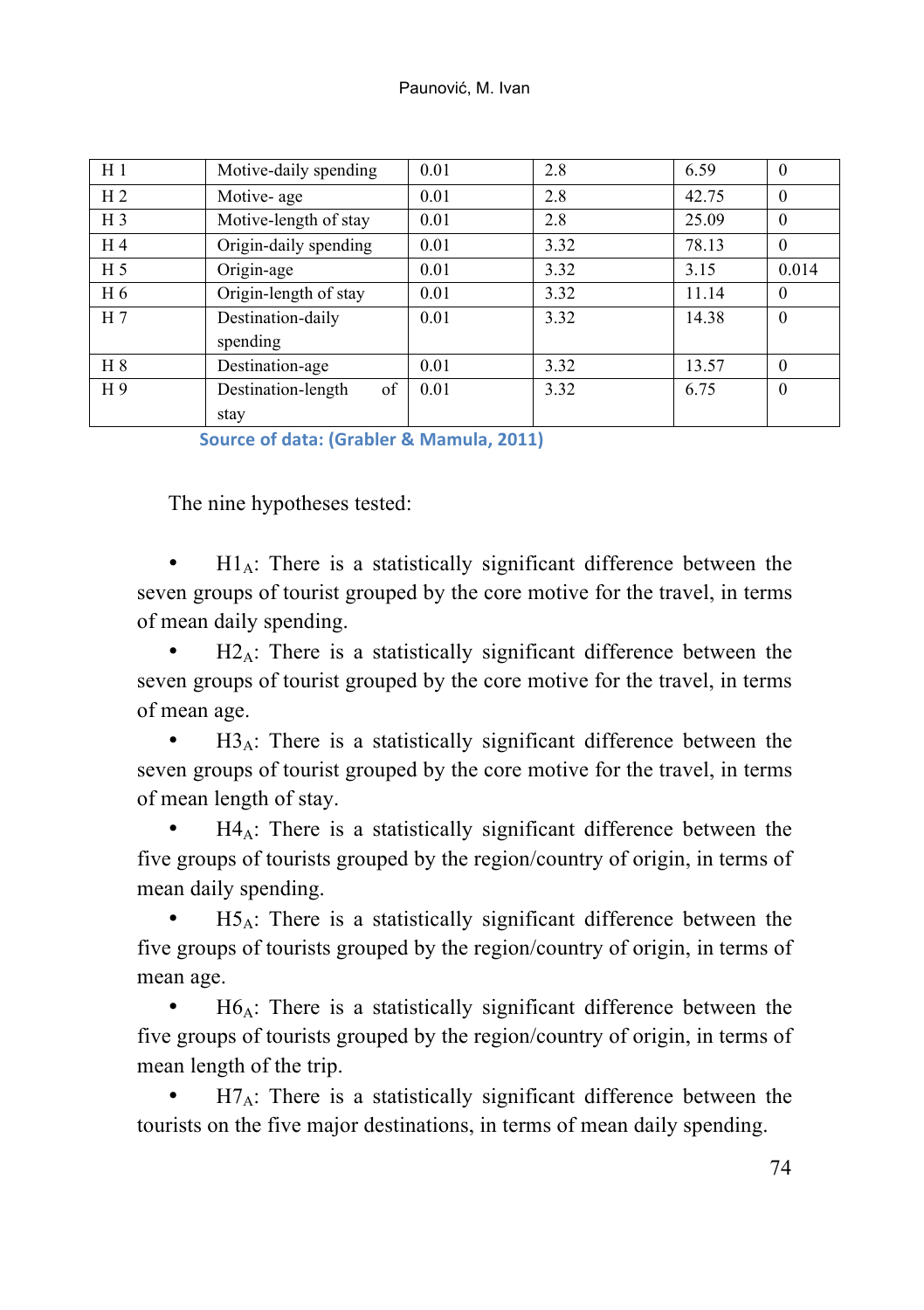#### *TOURISMOS: AN INTERNATIONAL MULTIDISCIPLINARY JOURNAL OF TOURISM* Volume 11, Number 3, pp. 62 - 86 UDC: 338.48+640(050)

 $H8_A$ : There is a statistically significant difference between the tourists on the five major destinations, in terms of mean age.

 $H9_A$ : There is a statistically significant difference between the tourists on the five major destinations, in terms of mean length of stay.

Out of the nine tested null hypothesis, only *hypothesis H50 was accepted*, while eight null hypothesis were rejected, and *alternative hypothesis were accepted*  $(H1_A, H2_A, H3_A, H4_A, H6_A, H7_A, H8_A, H9_A)$ *, all* at the 0.01 significance level.



**FIGURE 3: ANOVA hypotheses testing results** 

#### **Source: Author**

### **Market shares**

In order to better understand the full relation between supply and demand market segments, the study also concentrated on calculating the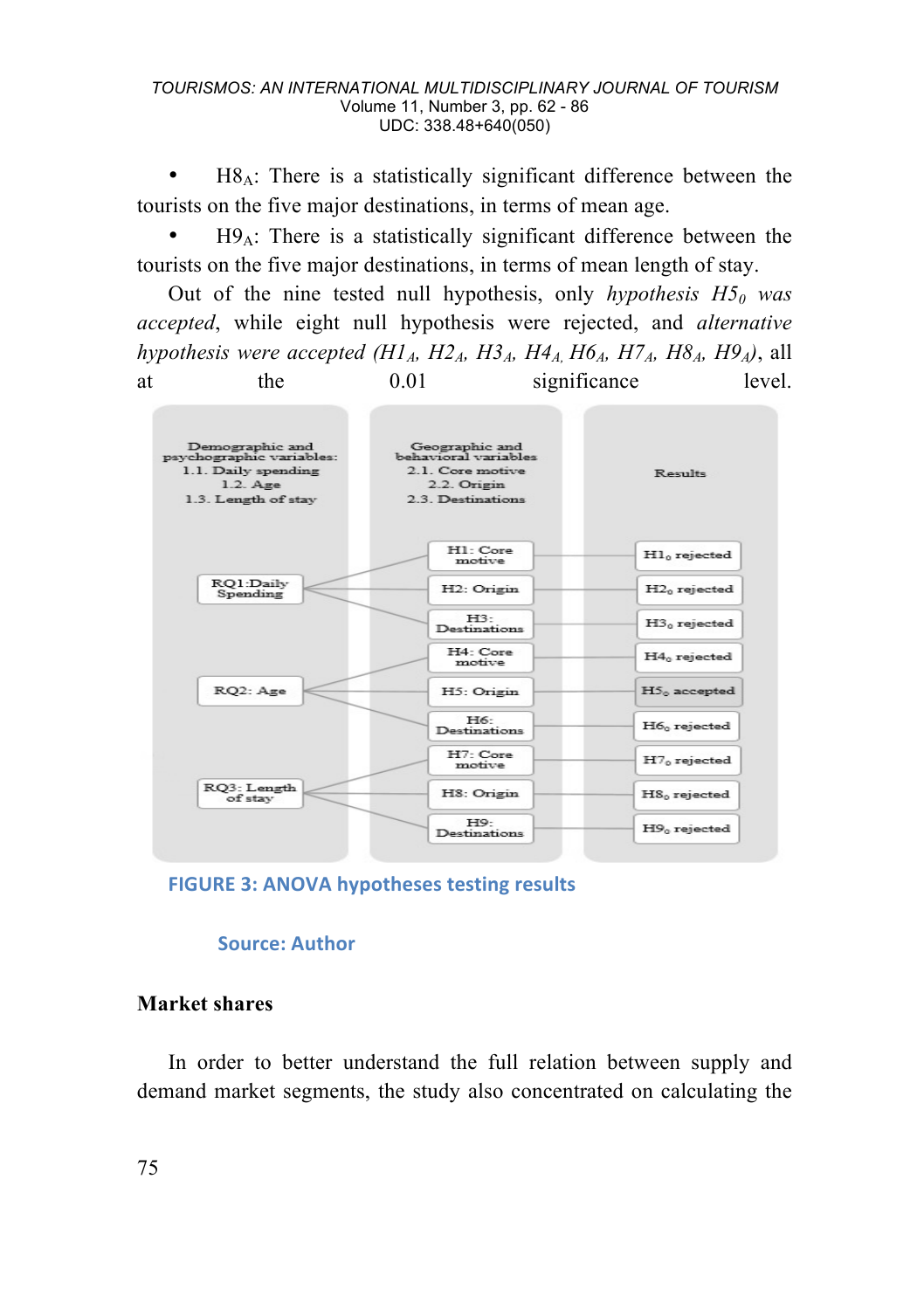market shares of each one of the market variables in the second group, through a following formula:

# Market share of the segment  $=\frac{average \ daily \ spending \times length \ of \ stay \times segment \ sample \ size}{time \ time}$  $total$  sample size

The calculated values were:

• Core motivation for travel (Pleasure 34%, Fun & Entertainment 18%, Nature 13%, Culture 3%, Sport & Adventure 4%, Health 10%, and Business 15%)

• Region of origin (Domestic 53%, Western Europe and the rest of the world 19%, Central Eastern Europe 7%, Ex-Yugoslavia 8%, Expatriate/Emigrant 13%)

• Destinations (Belgrade 22%, Novi Sad 5%, Nis 7%, Kopaonik 19%, Zlatibor 13%, Other 34%)



**FIGURE 4: Market shares by core motive for travel** 

**Source of data: (Grabler & Mamula, 2011)**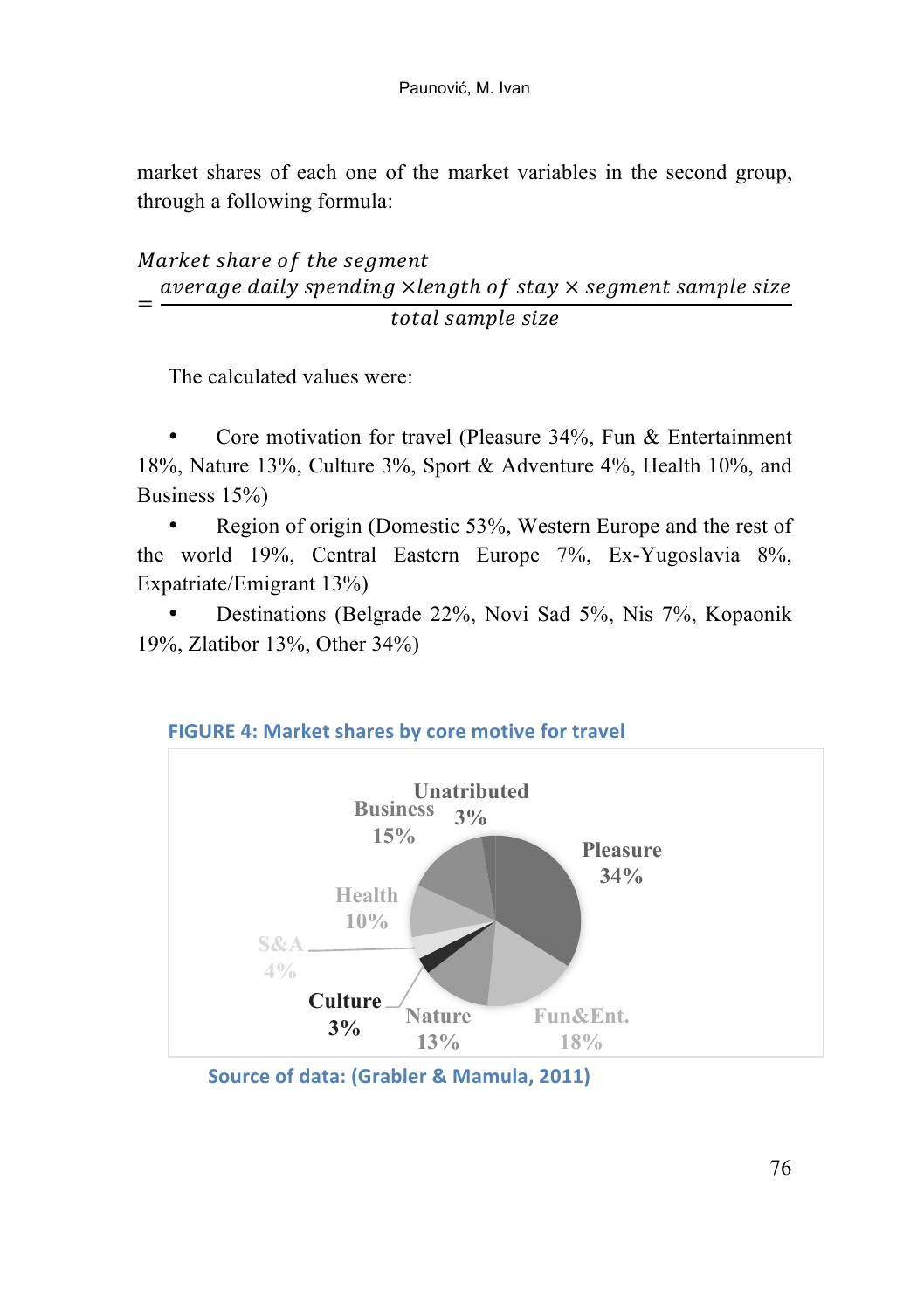#### *TOURISMOS: AN INTERNATIONAL MULTIDISCIPLINARY JOURNAL OF TOURISM* Volume 11, Number 3, pp. 62 - 86 UDC: 338.48+640(050)



**FIGURE 5: Market shares by region of origin** 

**Source: (Grabler & Mamula, 2011)** 

### **FIGURE 6: Market shares of major tourism destinations**



**Source: (Grabler & Mamula, 2011)** 

# **ANOVA Post-hoc analysis and discussion**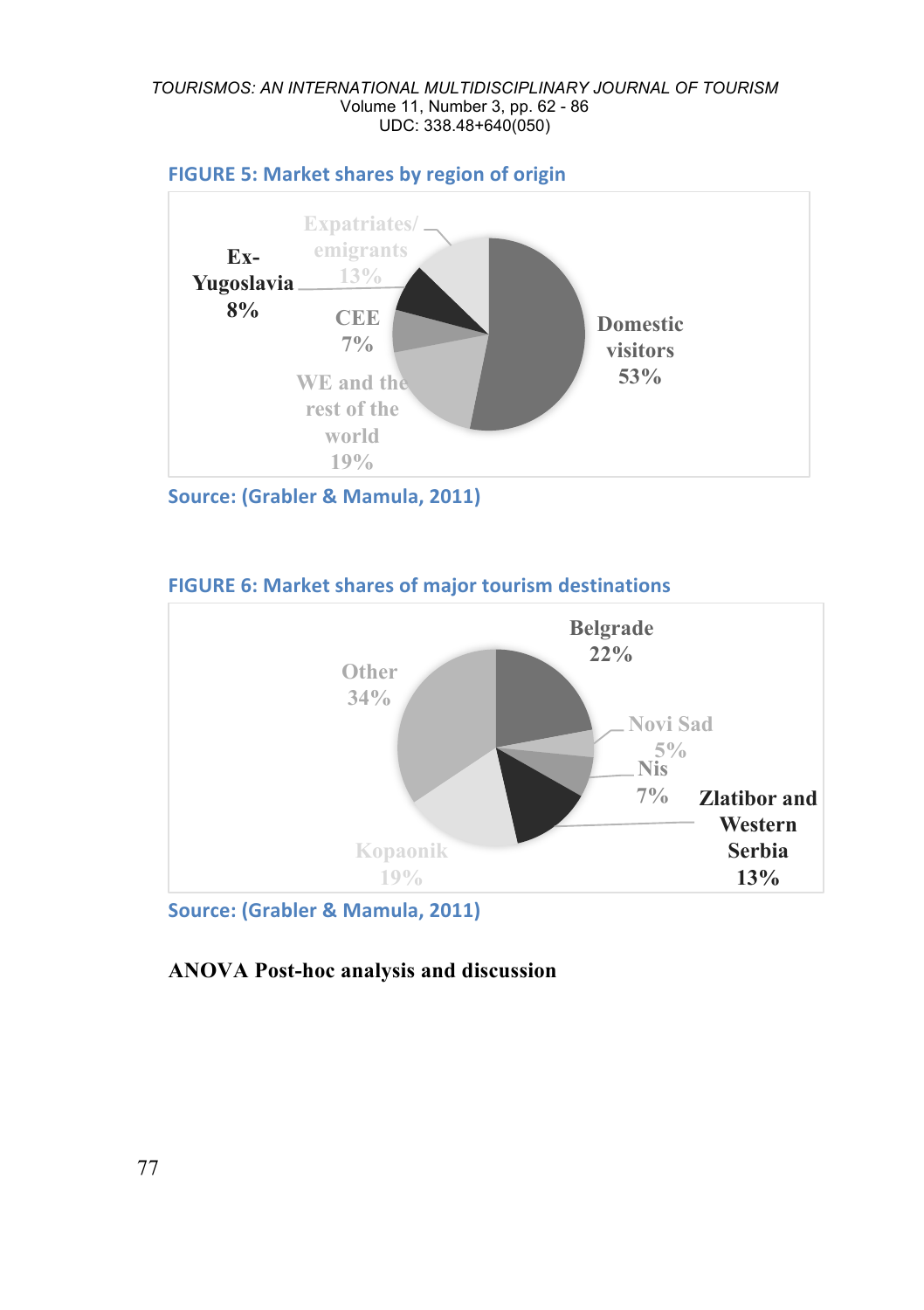| Origin                | Subset for alpha=0.01 |      |      |  |
|-----------------------|-----------------------|------|------|--|
|                       |                       |      | 3    |  |
| Domestic              | 4.52                  |      |      |  |
| Ex-Yugoslavia         |                       | 5.99 |      |  |
| Expatriates/          |                       | 6.18 |      |  |
| emigrants             |                       |      |      |  |
| Central<br>eastern    |                       | 6.54 | 6.54 |  |
| Europe                |                       |      |      |  |
| Western Europe and    |                       |      | 7.35 |  |
| the rest of the World |                       |      |      |  |
| P value               |                       | 0.24 | 0.22 |  |

Table 4: Tukey post-hoc ANOVA analysis for hypothesis H2 (origin**daily spending)**

**Source of data: (Grabler & Mamula, 2011)** 

Domestic tourists have lower daily spending from all other groups of tourists regardless of the region of origin.Svensson et al.(2011) also found that only having German nationality influences the daily expenditures on the destination.

# Table 5: Tukey post-hoc ANOVA analysis for hypothesis H3 **(destination-daily spending)**

| Destination                 | Subset for alpha=0.01 |      |  |  |  |
|-----------------------------|-----------------------|------|--|--|--|
|                             |                       |      |  |  |  |
| Novi Sad                    | 4.54                  |      |  |  |  |
| Nis                         | 4.7                   |      |  |  |  |
| Ex Yugoslavia               | 5.1                   |      |  |  |  |
| Zlatibor and Western Serbia | 5.16                  |      |  |  |  |
| Kopaonik                    |                       |      |  |  |  |
| Belgrade                    |                       | 6.13 |  |  |  |
| P value                     | 0.09                  |      |  |  |  |

**Source of data: (Grabler & Mamula, 2011)**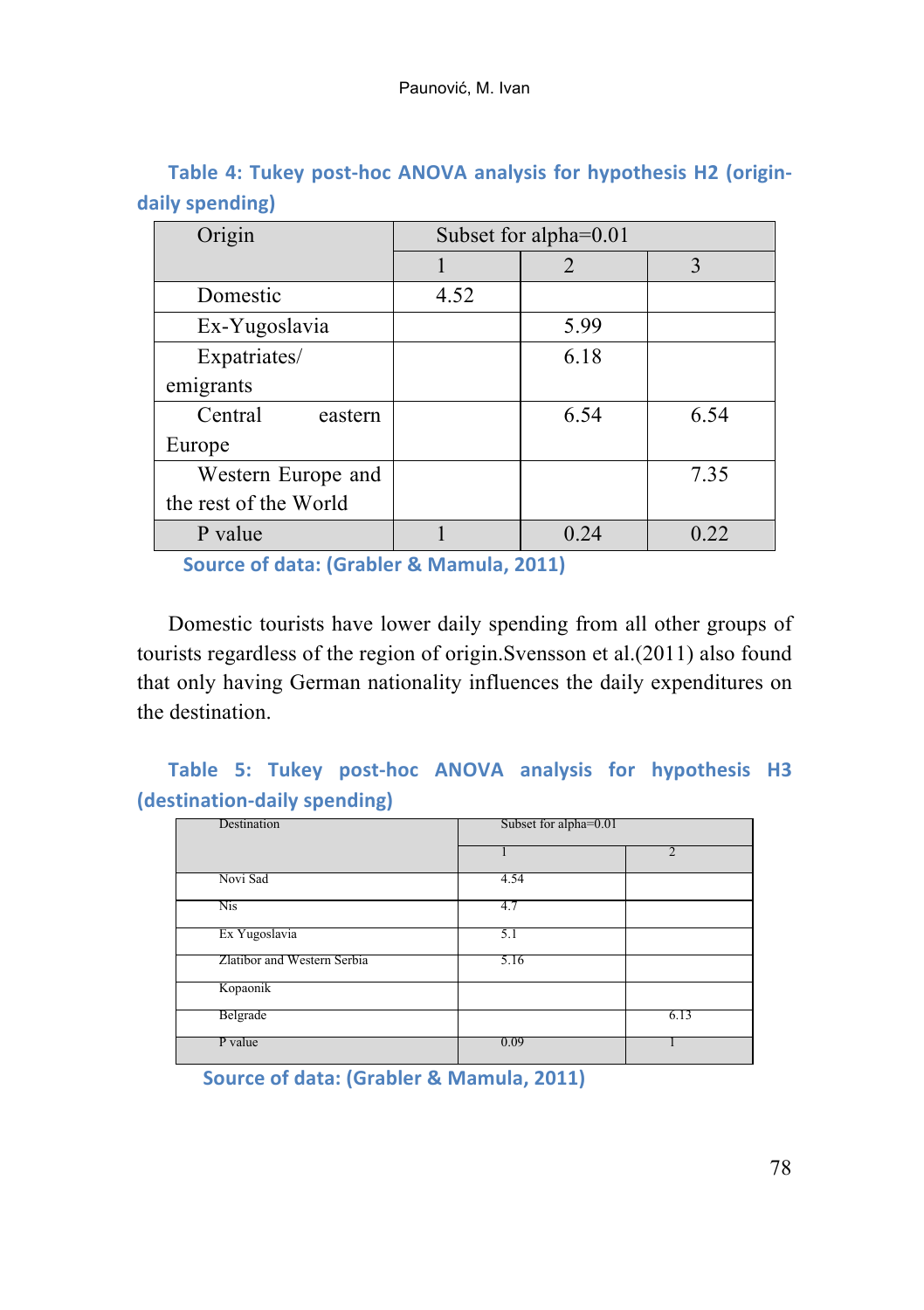Tourists visiting Belgrade have higher daily spending from tourists on all other major tourist destinations in Serbia. This finding is supported by study conducted by Svensson et al.(2011), which also found that destination area has a great influence on daily spending.

|      |  |  |  | Table 6: Tukey post-hoc ANOVA analysis for hypothesis H4 (motive- |  |
|------|--|--|--|-------------------------------------------------------------------|--|
| age) |  |  |  |                                                                   |  |

| Motive          |     |       | Subset for alpha=0.01 |       |
|-----------------|-----|-------|-----------------------|-------|
|                 |     |       | 2                     | 3     |
| Sport           | and | 26.3  |                       |       |
| adventure       |     |       |                       |       |
| Fun             | and | 29.37 |                       |       |
| entertainment   |     |       |                       |       |
| Pleasure        |     |       | 36.94                 |       |
| <b>Business</b> |     |       | 37.44                 |       |
| Culture         |     |       | 38.28                 |       |
| Nature          |     |       | 39.38                 |       |
| Health          |     |       |                       | 46.97 |
| P value         |     | 0.56  | 0.79                  |       |

Source of data: (Grabler & Mamula, 2011)

The 7 core motives for travel can be clustered into three separate groups by age, with differences between groups: 1 Younger (Sport, Fun& Entertainment), 2 Middle aged (Pleasure, Business, Culture, Nature), 3 Older (Health). This was the only criteria that clustered the whole market with 7 core motives for travel into 3 clear cut groups, which are both mutually exclusive and collectively exhaustive.

Table 7: Tukey post-hoc ANOVA analysis for hypothesis H7 (motivelength of stay)

| Motive          | Subset for Alpha=0.01 |      |  |  |  |
|-----------------|-----------------------|------|--|--|--|
|                 |                       |      |  |  |  |
| Culture         | 1.67                  |      |  |  |  |
| Fun<br>and      | 1.78                  | 1.77 |  |  |  |
| entertainment   |                       |      |  |  |  |
| <b>Business</b> |                       |      |  |  |  |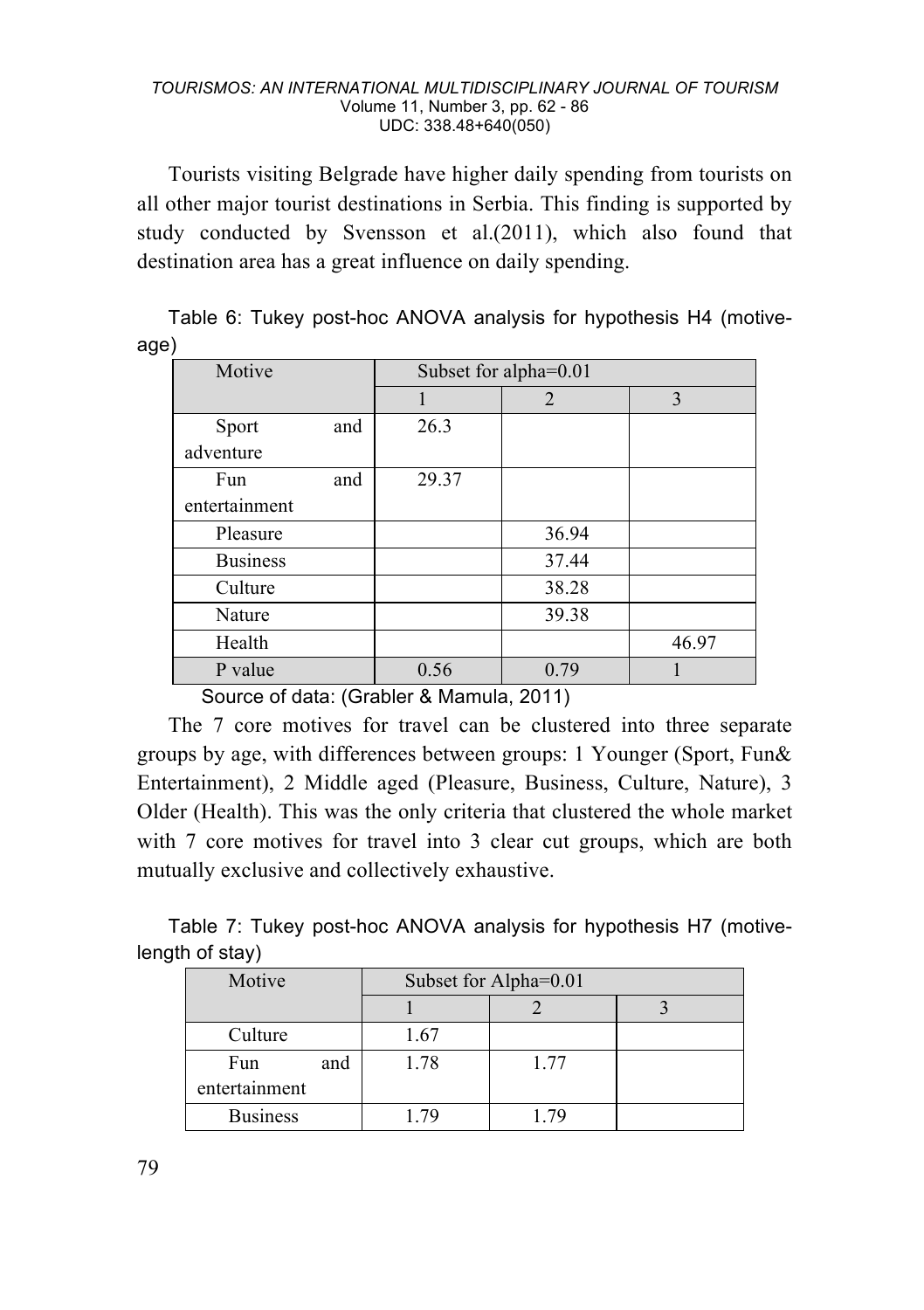| Nature       | 2.16 | 2.16 |      |
|--------------|------|------|------|
| Pleasure     |      | 2.17 |      |
| and<br>Sport |      |      | 2.73 |
| adventure    |      |      |      |
| Health       |      |      | 2.86 |
| P value      | 0.01 | 0.09 | 0.98 |

**Source of data: (Grabler & Mamula, 2011)** 

Sport& Adventure and Health form a cluster with the length of stay which is higher than that of any other group.

**Table 8: Post-hoc Tukey for hypothesis H8 (origin-length of stay)** 

| Origin                 | Subset for alpha=0.01 |     |  |  |
|------------------------|-----------------------|-----|--|--|
|                        |                       |     |  |  |
| Domestic               | 2.07                  |     |  |  |
| Central eastern Europe | 2.12                  |     |  |  |
| Ex Yugoslavia          | 2.12                  |     |  |  |
| Western Europe and the | 2.27                  |     |  |  |
| rest of the world      |                       |     |  |  |
| Expatriates/Emigrants  |                       | 2.9 |  |  |
| P value                | 0.67                  |     |  |  |

**Source of data: (Grabler & Mamula, 2011)** 

Expatriates/Emigrants have longer length of stay, from all other tourists in Serbia, regardless of their region of origin.

The major findings of the post-hoc analysis, which relate to the prevous similar research are the following:

• Tourists visiting Belgrade have higher daily spending from the tourists on all other major tourist destinations in Serbia. This finding is supported by Svensson et al.(2011), who also found that destination area has a great influence on daily spending.

80 Domestic tourists have lower daily spending from all other groups of tourists regardless of the region of origin. Svenssonet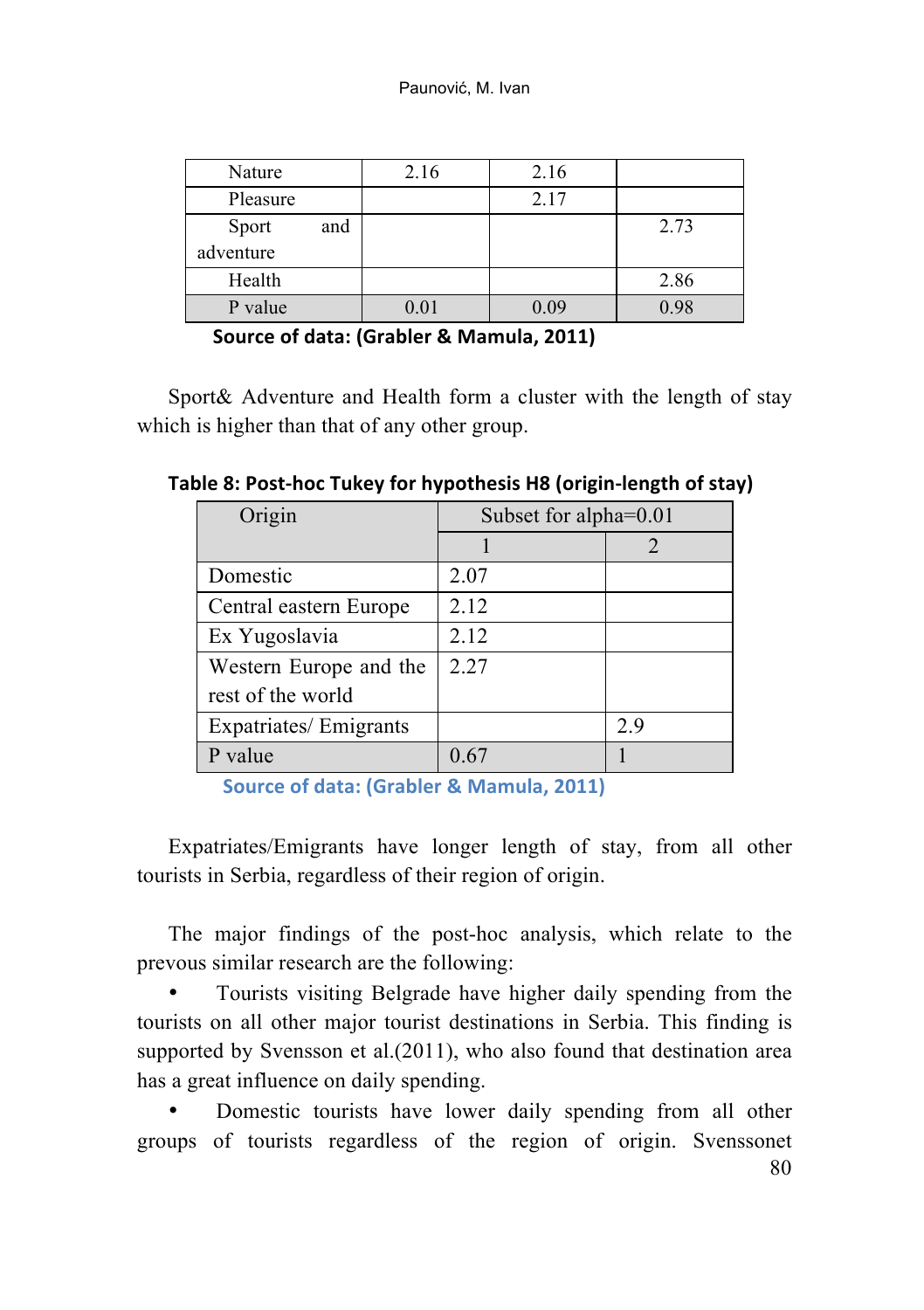al.(2011)similarly found that having German nationality influences the daily expenditures on the destination.

# **CONCLUSION AND RECOMMENDATIONS**

The major finding of the study is the need for complex market segmentation in Serbia (either data driven or AIO). This is because the two variables that were identified by Dolnicar(2012) as themost important variables for commonsense market segmentation: country of origin-age where the only pair of factors, out of 9 tested, that proved no statistically significant differences. This means that although the two variables are important when used separately, they cannot be used together or combined to identify market segments. This two variables can only be used separately for common-sense market segmentation. However, it also means that more attention should be paid to the two other combinations that include origin: origin-daily spending, and origin-length of stay, which showed much potential in the post-hoc analysis, and created solid market segments.

Following the recommendations for further research about the role of demographics as a discriminating factor among tourism market segments (Tsiotsou & Goldsmith, 2012), the results showed the statistically significant connection between age and core motivation for travel, as well as age and destination.

The study confirmed the two findings of the previous study performed by Svensson et al.(2011) which support the hypothesis that geographic characteristics determine the travel spending:

• Destination region influences the travel spending, because the study has found that the tourists visiting Belgrade have a higher daily spending from the tourists on all other major tourist destinations in Serbia.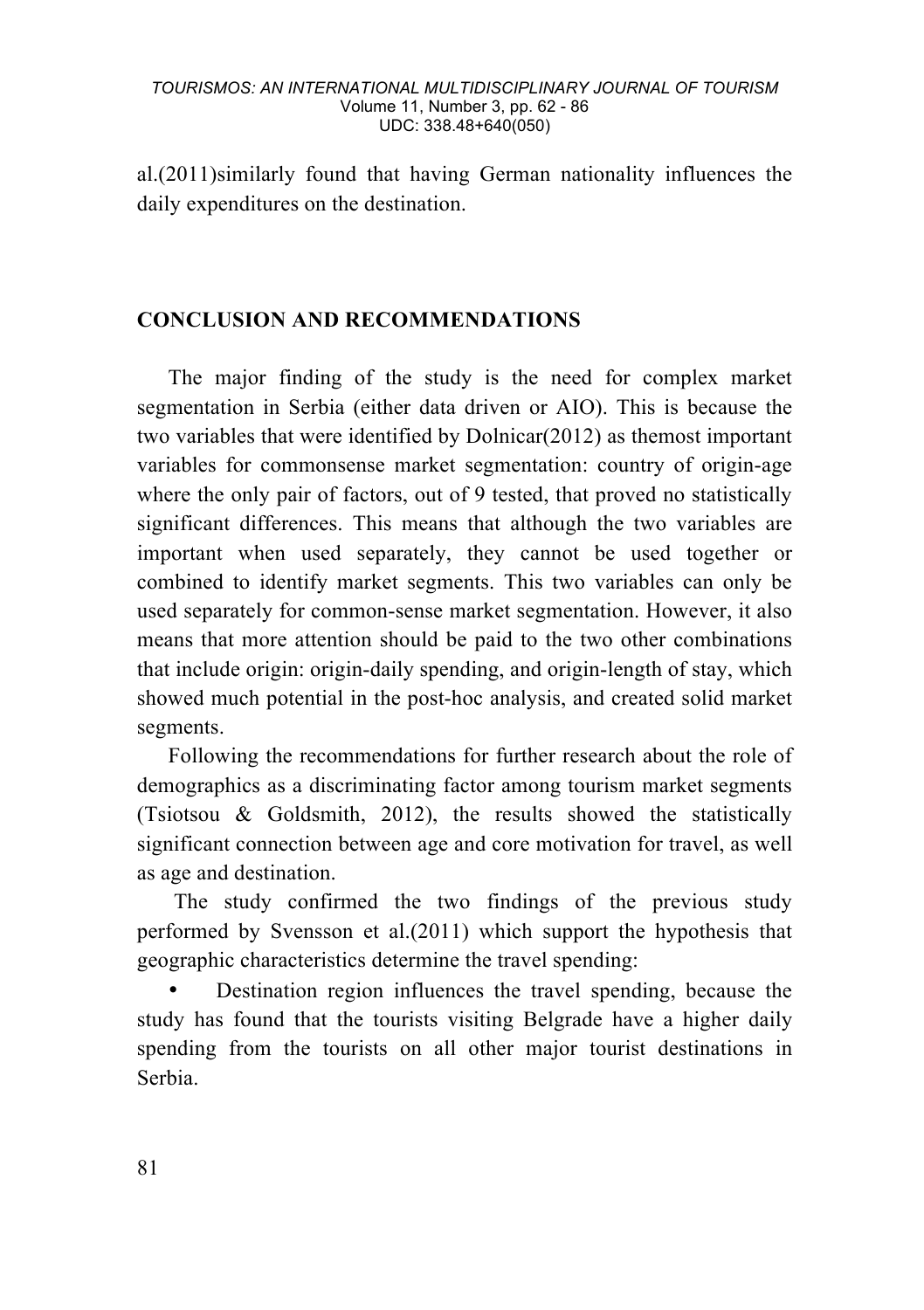Region of origin influences the travel spending because the study has found that domestic tourists have lower daily spending from all other groups of tourists regardless of the region of origin.

Major geographic region to focus the international marketing activities of emerging economies, such as Serbian economy, is Asia and the Pacific. According to the UNWTO(2011), this outbound market will have almost equal share to that of the European tourists (around 20%) in the emerging economies by 2030. Also, the high demand for the cultural tourism by Serbian diaspora should be considered as an important demand side factor, and focus marketing of cultural tourism products on countries where large Serbian diaspora exists.

The Serbian tourism market is very rich in small market segments on both supply and demand side of the market. This study demonstrated the important differences these groups of tourists exhibit in terms of key variables. Tourism policy should address the identified groups of tourists with specially designed marketing and communication strategies, appropriate to the tourist's needs and attitudes. Special attention should be given to the growing role of women and marginalized groups in tourism.

The 4 major Serbian tourism market segments identified:

• Younger tourists travelling with motivations: sport and adventure, fun and entertainment

• Older, domestic tourists travelling for health, with low daily spending, travelling outside Belgrade

• Young expatriates/emigrants with motivation sport and adventure, staying for longer periods of time on the destination

• Old expatriates/emigrants with motivation health, staying for longer periods on the destination

• Foreign tourists in Belgrade with high daily spending

82 As a continuation of the Serbia Guest Survey 2011, another survey should be conducted during the winter season, and be repeated each year. The questionnaire should also include the secondary motivation for trip in order to better understand motivation for trip. UNWTO(2005) shows that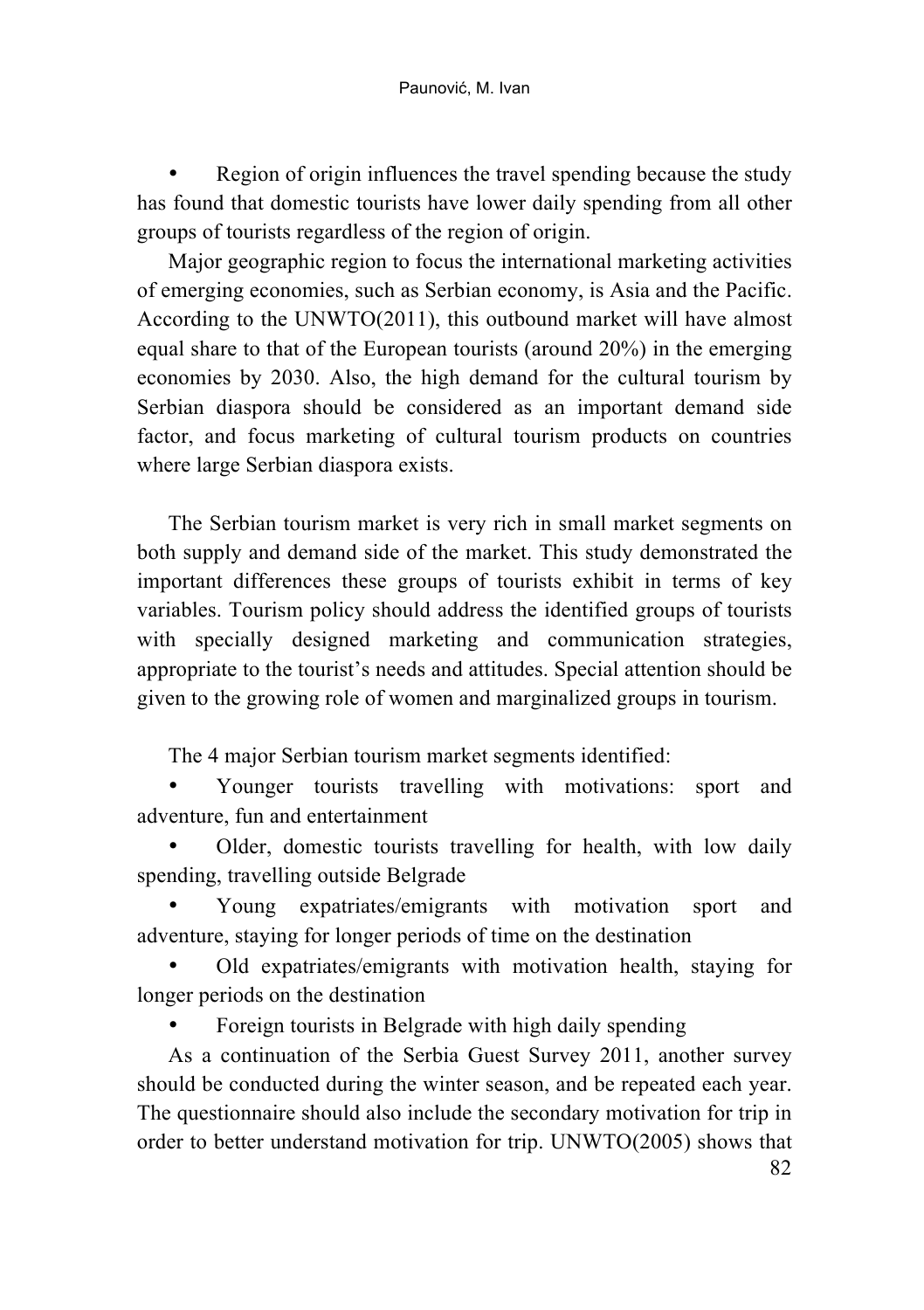culture is a strong secondary motivator for visits, especially for city tourism, whileSwarbrooke and Horner (2007) emphasize that all groups of tourists are most likely to be influenced by multiple motivations.

Public agencies related to tourism in Serbia use market research only as a one-time activity, and not on a continual basis. International experiences show that tourism market research should be conducted continuously. The best way to ensure that is to make market research and statistics a primary goal of the specialized tourism agency/organization (such as Tourism Organization of Serbia). The collected data should than serve as a basis for any subsequent marketing activities.

#### References

- Bailey, C., Baines, P. R., Wilson, H. & Clark, M., 2009. Segmentation and customer insight in contemporary services marketing practice. *Journal of marketing management,* 25(3-4), pp. 227-252.
- Barles, J., Bravo, R. & Fraj, E., 2010. Influence of women 's lifestyles on holiday decisions. *Advances in Tourism Destination Marketing*.
- Barry, J. & Weinstein, A., 2009. Business psychographics revisited: from segmentation theory to successful marketing practice. *Journal of Marketing Management,* 25(3-4), pp. 315-340.
- Cohen, E. H., Cohen, E. B.-O. & Ofanansky, A., 2008. *Youth tourism to Israel.*  Clevedon, New York, Ontario: Channel View Publications.
- Decrop, A. & Kozak, M., 2009. Decision Strategies in Tourism Evaluation. In: M. Kozak & A. Decrop, eds. *Hanbook of Tourist Behaviour.* New York: Routledge, pp. 67-82.
- Diez, P. R., 2011. Actuation and Promotion Mechanisms of Urban Tourism: The Case of Seville (Spain). *Turizam Vol. 15 No. 1,* pp. 26-39.
- Dolnicar, S., 2012. The Role of Market Segmentation in Strategic Tourism Marketing. In: R. H. Tsiotsou & R. E. Goldsmith, eds. *Strategic Marketing in Tourism Services.* Bingley: Emerald Group Publishing Limited, pp. 17-34.
- Dolnicar, S. & Kemp, B., 2009. Tourism Segmentation by Consumer-based Variables. In: M. Kozak & A. Decrop, eds. *Handbook of Tourist Behavior Theory and Practice.* New York: Routledge, pp. 177-194.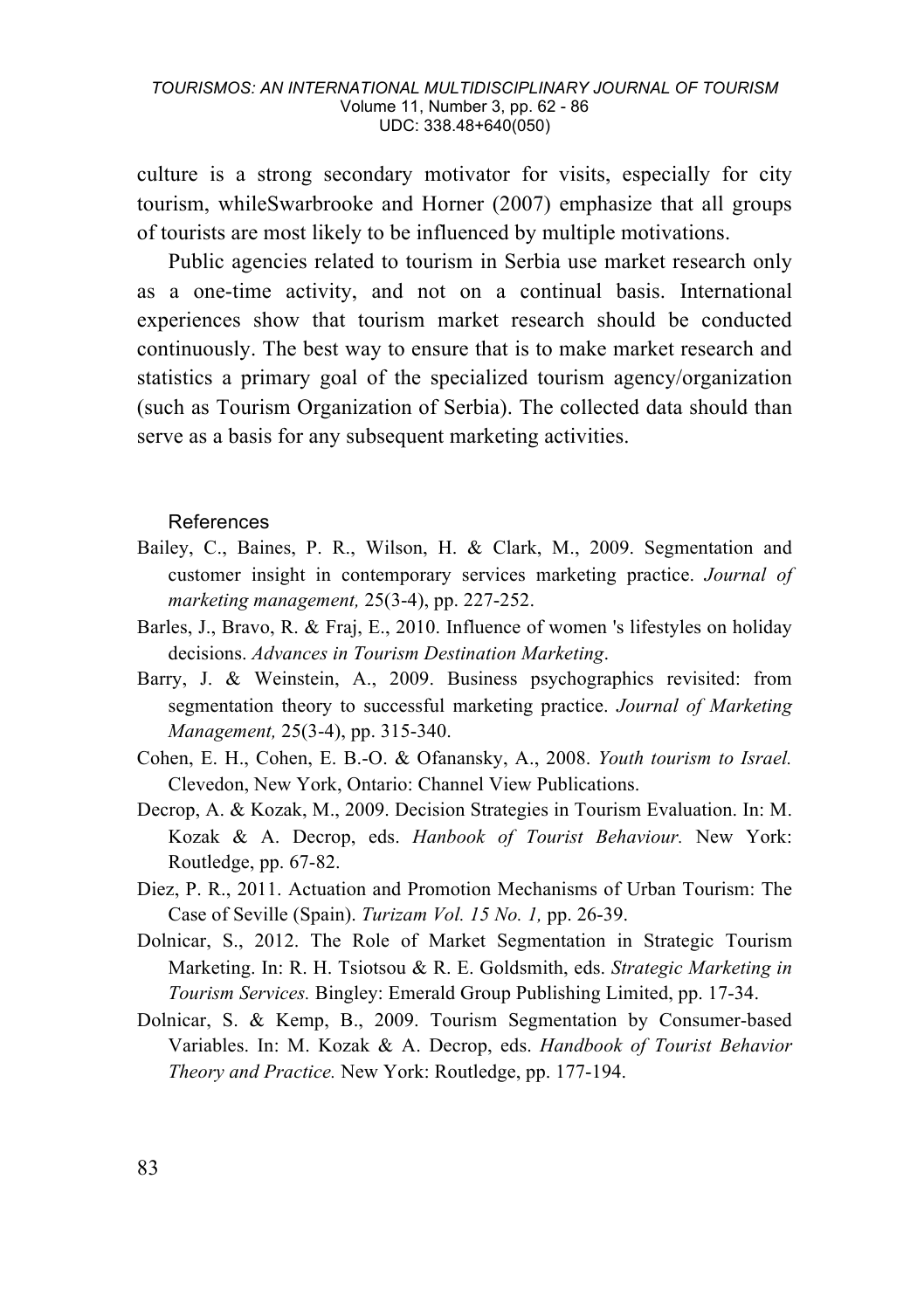- Dolnicar, S. & Lazarevski, K., 2009. Methodological reasons for the theory/practice divide in market segmentation. *Journal of Marketing Management,* 25(3-4), pp. 357-373.
- Geodetski zavod Republike Srbije, 2009. *Inicijalni geoportal Geo Srbija.* [Online] Available at: http://www.geosrbija.rs/rga/?gui=1&lang=2# [Accessed 13 12 2014].
- Goeldner, C. R. & Ritchie, J. R. B., 2009. *Tourism Principles, Practices, Philosophies.* 1st ed. Hoboken, New Jersey: John Wiley & Sons, Inc..
- Gonzalez Fernandez, A. M., Cervantes Blanco, M. & Rodriguez Santos, C., 2006. Motivations and Lifestyle: Segmentation Using the Construct A.I.O. In: M. Kozak & L. Andreu, eds. *Progress in Tourism Marketing.* Oxford: Elsevier, pp. 147-160.
- Grabler, K. & Mamula, T., 2011. *Serbia Guest Survey,* Belgrade: Project Support to Implementation of the National Strategy for Tourism.
- Graham Tonks, D., 2009. Validity and the design of market segments. *Journal of marketing management,* 25(3-4), pp. 341-356.
- Hall, C. M., 2008. *Tourism Planning-Policies, Processes and Relationships.* 2nd ed. Dorchester: Pearson Education Limited.
- Hara, T. & Kasimoglu, M., 2012. *Strategies for Tourism Indutry- Micro and Macro Perspectives.* Rijeka: InTech.
- Holloway, J. C., 2004. *Marketing for Tourism.* 4th ed. Harlow: Pearson Education Limited.
- Hudson, S., 2008. *Tourism and Hospitality Marketing-A global Perspective.*  London: SAGE Publications.
- Kotler, P. & Armstrong, G., 2006. *Priniples of Marketing, 11th Edition.* Upper Saddle River: Pearson Prentice Hall.
- Kozak, M. & Andreu, L., 2006. *Progress in Tourism Marketing.* 1st ed. Oxford: Elsevier.
- McCabe, S., 2009. *Marketing Communications in Tourism and Hospitality.* 1st ed. Oxford: Elsevier.
- Medlik, S., 2003. *Dictionary of Travel, Tourism and Hospitality.* 3rd ed. Oxford: Butterworth-Heinemann.
- Middleton, V. T., 2001. *Marketing in Travel and Tourism.* 3rd ed. Oxford: Butterworth-Heinemann.
- Middleton, V. T., Fyall, A. & Morgan, M., 2009. *Marketing in Travel and Tourism.* 4th ed. Oxford: Elsevier.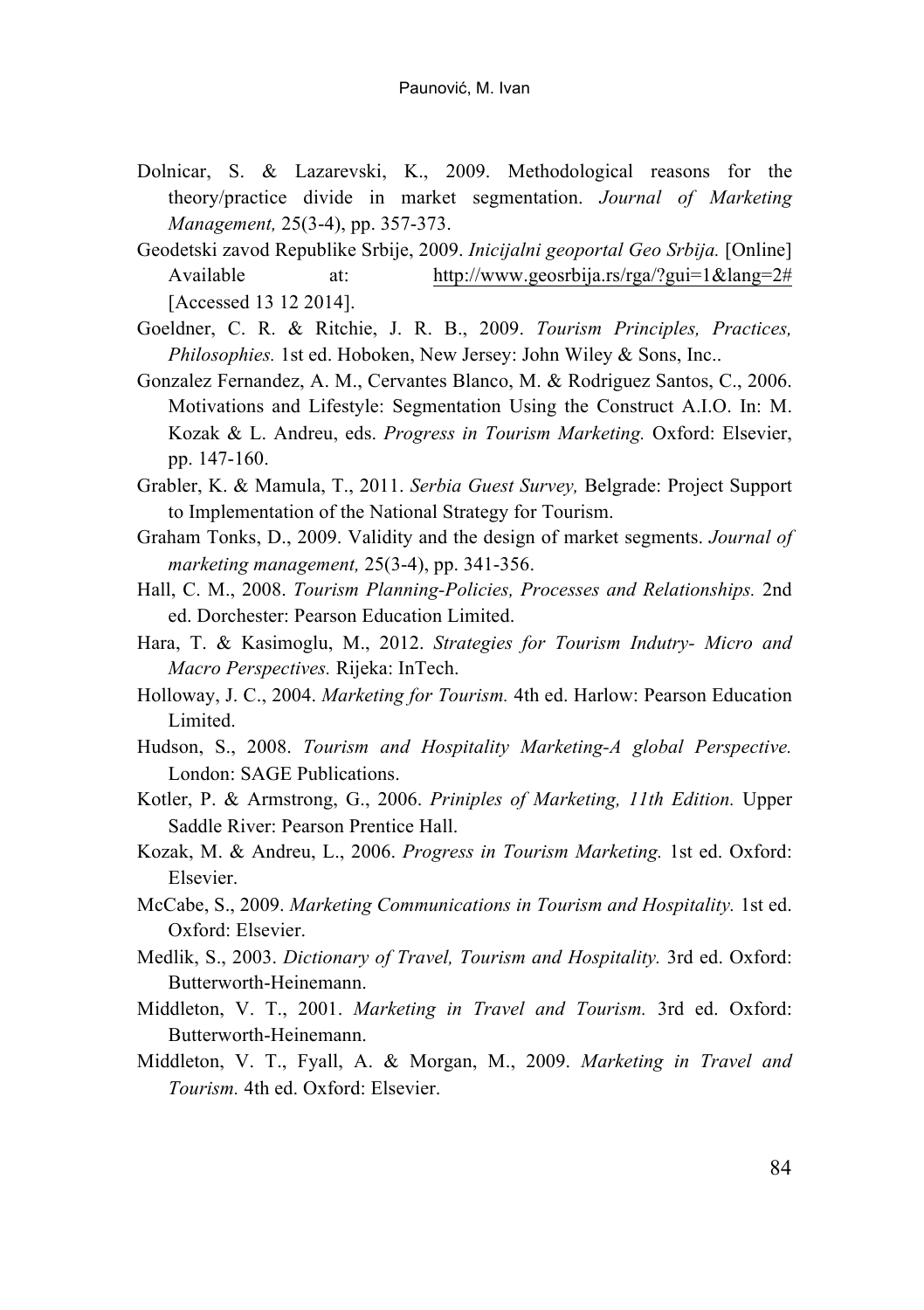- Otgaar, A. H., Berg, L. v. d., Berger, C. & Xiang Feng, R., 2010. *Industrial Tourism Opportunities for City and Enterprise.* 1st ed. Surrey: Ashgate Publishing Limited.
- Porter, M. E. & Linde, C. v. d., 2008. Green and Competitive. In: *On Competition.* Cambridge, Massachusetts: Harvard Business School Publishing Corporation, pp. 347-371.
- Prokopis, C. & Saveriades, A., 2010. The use of Ethnography to explore Tourist Satisfaction Antecedents. *Tourismos Vol. 5 No. 1,* pp. 89-100.
- Quinn, L., 2009. Market segmentation in managerial practice: a qualitative examination. *Journal of Marketing Management,* 25(3-4), pp. 253-272.
- Sheldon, P. J., 2006. Tourism Information Technology. In: L. Dwyer & P. Forsyth, eds. *International Handbook on the Economics of Tourism.*  Cheltenham: Edward Elgar Publishing Limited, pp. 399-418.
- Solomon, M., Gary, B., Askegaard, S. & Hogg, M. K., 2006. *Consumer Behaviour A European Perspective.* 3rd ed. Harlow: Pearson Education Limited.
- Svensson, B., Moreno, P. & Martin, D., 2011. Understading travel expenditure by means of market segmentation. *The Service Industries Journal,* 31(10), pp. 1683-1698.
- Swarbrooke, J. & Horner, S., 2007. *Consumer Behaviour in Tourism, Second Edition.* Oxford: Elsevier.
- Tsiotsou, R. H. & Goldsmith, R. E., 2012. Target Marketing and its Application to Tourism. In: R. H. Tsiotsou & R. E. Goldsmith, eds. *Strategic Marketing in Tourism Services.* Bingley: Emerald group, pp. 3-15.
- Tuma, M. N., Decker, R. & Scholz, S. W. S., 2011. A survey of the challenges and pitfalls of cluster analysis application in market segmentation. *International Journal of Market Research,* 53(3), pp. 391-414.
- UNWTO, 2011. *Tourism Towards 2030 Global Overview,* Madrid: UNWTO (World Tourism Organization).
- Veal, A. J., 2002. *Leisure and Tourism Planning and Policy.* 2nd ed. Oxford: CABI Publishing.
- World Tourism Organization and European Travel Commision, 2005. *City Tourism & Culture,* Madrid: World Tourism Organization.
- World Travel and Tourism Council, 2013. *Serbia Travel and Tourism Development Potential 2011-2023,* London: World Travel and Tourism Council.
- Zivkovic, R., 2013. *Ponašanje i zaštita potrošača u turizmu.* 7th ed. Belgrade: Singidunum University.